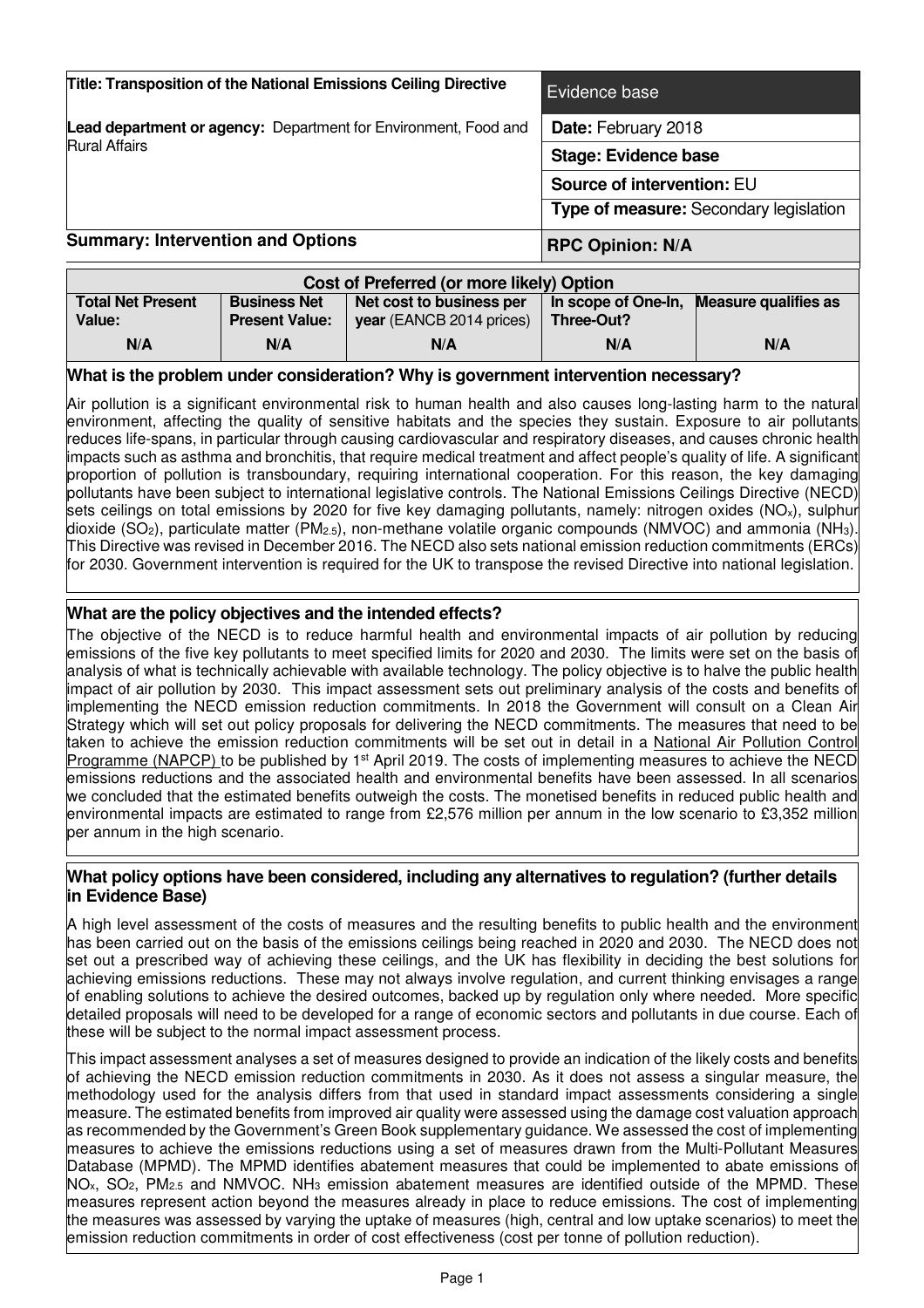| Will the policy be reviewed? If applicable, set review date: N/A                                                          |  |                  |               |             |
|---------------------------------------------------------------------------------------------------------------------------|--|------------------|---------------|-------------|
| Does implementation go beyond minimum EU requirements?                                                                    |  | <b>No</b>        |               |             |
| Are any of these organisations in scope? If Micros not<br><b>Micro</b><br>exempted set out reason in Evidence Base.       |  | <b>Small</b>     | <b>Medium</b> | Large       |
| What is the CO <sub>2</sub> equivalent change in greenhouse gas emissions?<br>(Million tonnes CO <sub>2</sub> equivalent) |  | Traded:<br>0.844 |               | Non-traded: |

**I have read the Impact Assessment and I am satisfied that, given the available evidence, it represents a reasonable view of the likely costs, benefits and impact of the leading options.** 

Signed by the responsible Minister: Date: 19/02/2018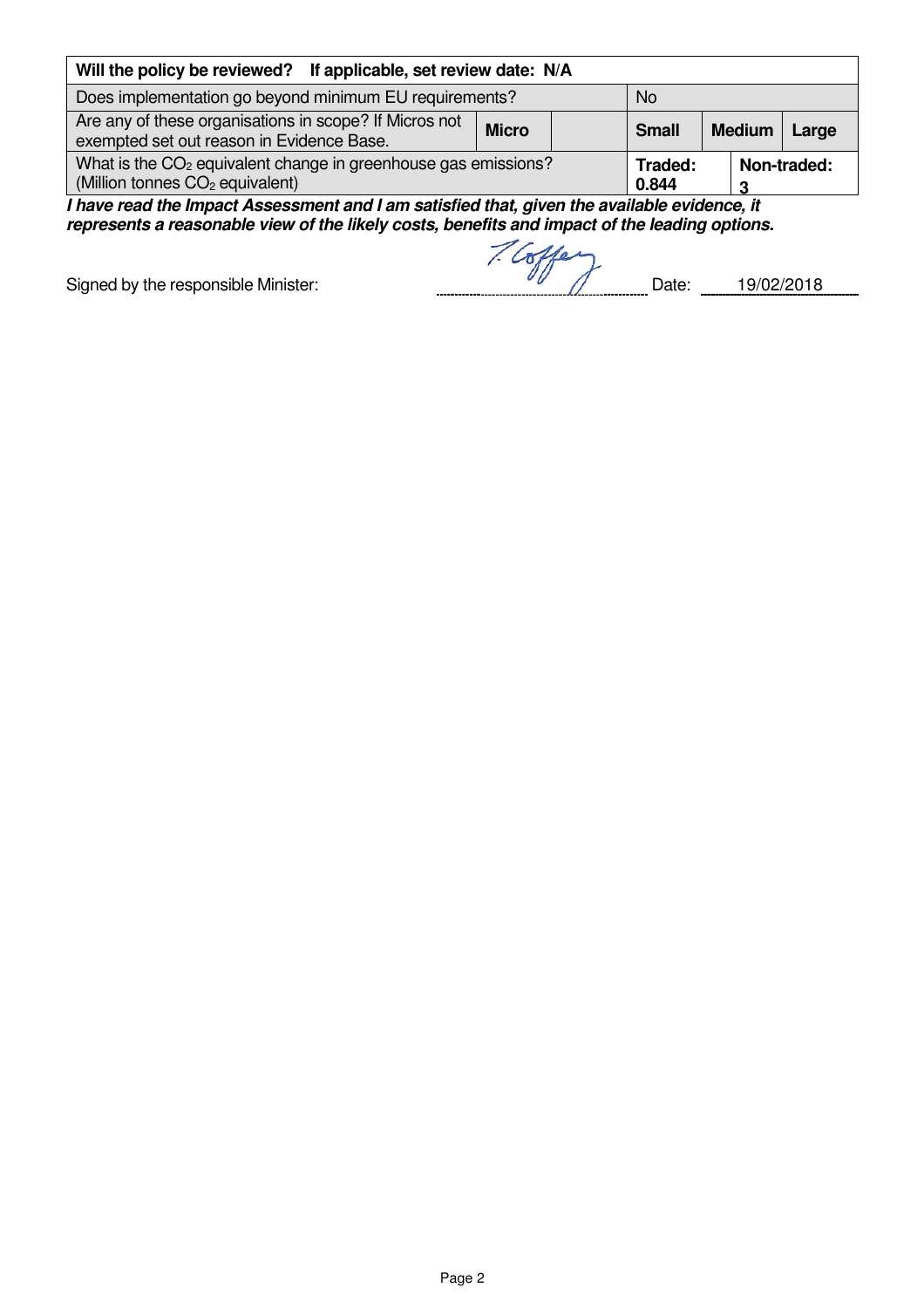## **Summary: Analysis & Evidence Description: Transposition of the National Emissions Ceiling Directive FULL ECONOMIC ASSESSMENT**

| <b>Price Base</b>    | <b>PV Base</b> | Time                          |       | Net Benefit (Present Value (PV)) (£m) |                              |                           |
|----------------------|----------------|-------------------------------|-------|---------------------------------------|------------------------------|---------------------------|
| Year 2016            | Year           | <b>Period</b><br><b>Years</b> |       | High: N/A<br>Low: N/A                 |                              | <b>Best Estimate: N/A</b> |
| COSTS (£m)           |                | <b>Total Transition</b>       |       |                                       | <b>Average Annual</b>        | <b>Total Cost</b>         |
|                      |                | (Constant Price)              | Years |                                       | (excl. Transition) (Constant | (Present Value)           |
| Low                  |                | N/A                           |       |                                       | N/A                          | N/A                       |
| High                 |                | N/A                           |       |                                       | N/A                          | N/A                       |
| <b>Best Estimate</b> |                | N/A                           |       |                                       | N/A                          | N/A                       |

### **Description and scale of key monetised costs by 'main affected groups'**

The estimated monetised costs represent the technical costs of implementing the measures. Three different scenarios are developed (high, central and low) related to the varying uptake of emission reduction measures. The scenarios assess the cost of meeting the emission reduction commitments. Moving from the high to the low scenario, the assumed level of uptake of measures falls, lowering the level of available abatement while increasing the costs of meeting the agreed ceiling. In all three scenarios, the benefits outweigh the costs. The costs range from £1.7 billion per annum in the low scenario to £249 million per annum in the high scenario. The actual cost realized will depend on the measures the Government chooses to implement in order to meet the emission reduction commitments.

## **Other key non-monetised costs by 'main affected groups'**

The overall impact on the economy is considered to be fairly neutral. While some sectors supplying pollution abatement equipment will benefit from the ceilings over the period to 2030, other sectors may bear a cost from the implementation of emissions reduction measures.

| <b>BENEFITS (£m)</b> | <b>Total Transition</b> |       | <b>Average Annual</b>        | <b>Total Benefit</b> |
|----------------------|-------------------------|-------|------------------------------|----------------------|
|                      | (Constant Price)        | Years | (excl. Transition) (Constant | (Present Value)      |
| Low                  | N/A                     |       | N/A                          | N/A                  |
| High                 | N/A                     | N/A   | N/A                          | N/A                  |
| <b>Best Estimate</b> | N/A                     |       | N/A                          | N/A                  |

## **Description and scale of key monetised benefits by 'main affected groups'**

Improving air quality will result in significant benefits to UK residents and the wider economy. The analysis uses the UK damage cost valuation approach to estimate the benefits as set out in the Green Book supplementary guidance for valuing changes in air quality. The damage costs used do not fully capture impacts on the environment or productivity. Consequently they are likely to under-estimate the benefits of the proposals. Notwithstanding we estimate the benefits of implementing the NECD to range from £3.4 billion per annum in the high uptake scenario to £2.6 billion per annum in the low uptake scenario.

## **Other key non-monetised benefits by 'main affected groups'**

These benefits are enjoyed by all UK residents.

### **Key assumptions/sensitivities/risks Discount rate (%)** 3.5%

Annual costs of abatement, incremental emission reductions and cost-effectiveness of abatement measures are calculated from a number of input variables. It is recognised that there can be uncertainty in the values of these variables, more specifically projected emissions to 2030 are taken from the National Atmospheric Emissions Inventory and will have uncertainty that is related to the underlying data and assumptions related to emissions projections.

## **BUSINESS ASSESSMENT (Option 1)**

| Direct impact on business (Equivalent Annual) £m: |               | Score for Business Impact Target (qualifying |                          |
|---------------------------------------------------|---------------|----------------------------------------------|--------------------------|
| Costs: N/A                                        | Benefits: N/A | Net: N/A                                     | provisions only) £m: 0.0 |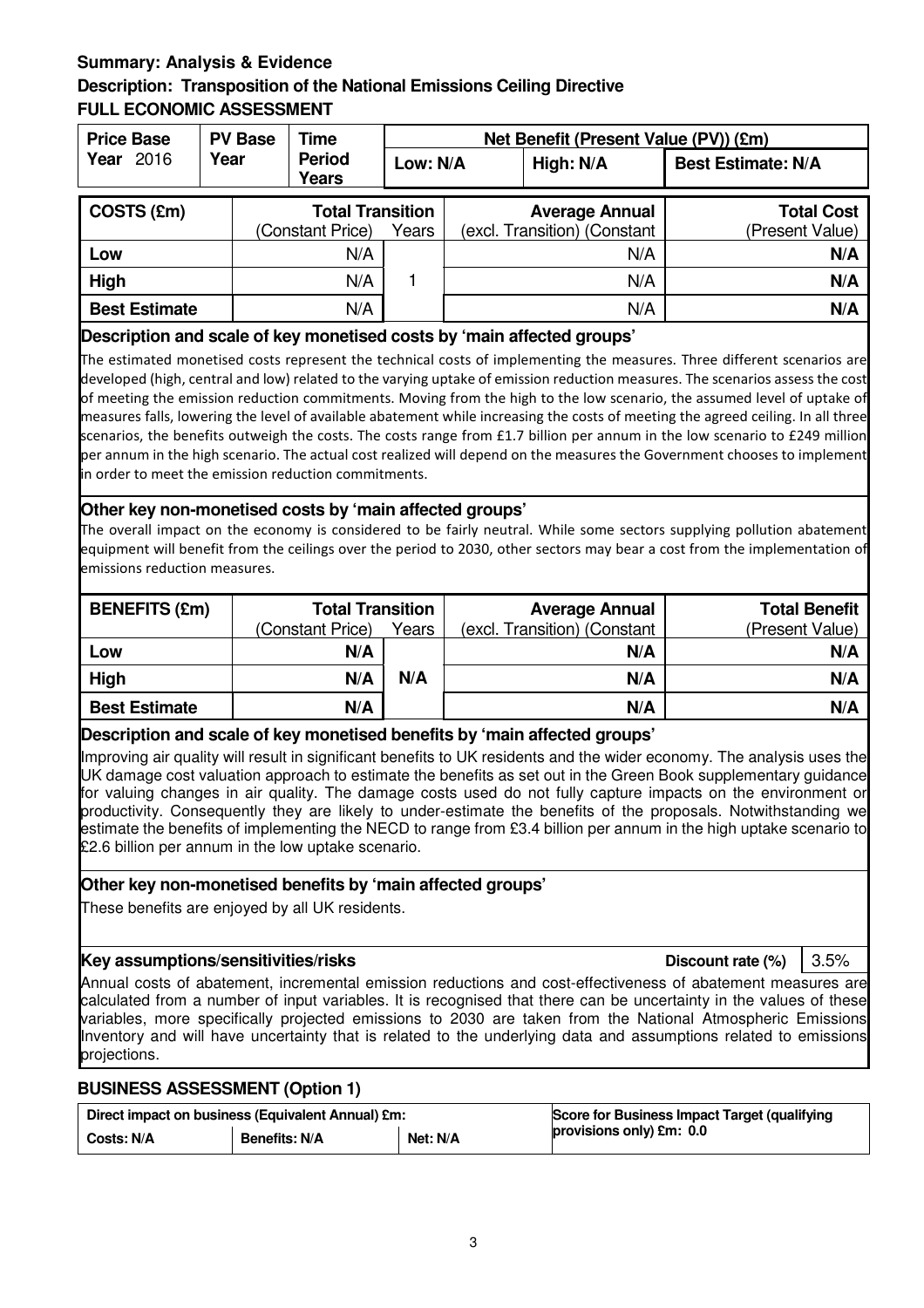## **Table of Contents**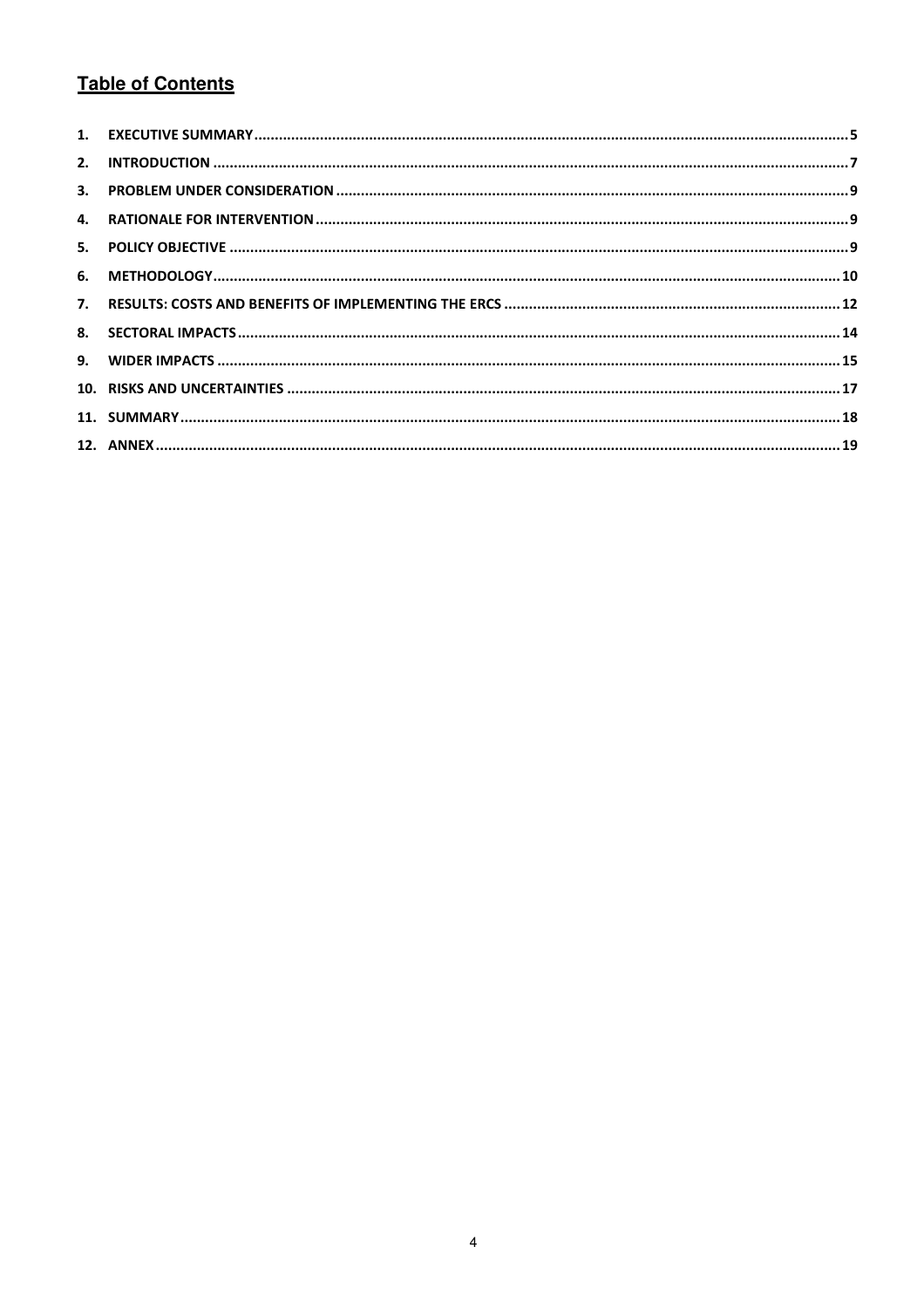# **1. Executive Summary**

Poor air quality is a significant environmental risk to human health and causes long-lasting harm to the natural environment.

Long term exposure to poor air quality reduces life-expectancy through increased risk of mortality from cardiovascular and respiratory causes and from lung cancer. Short-term exposure to poor air quality carries a morbidity burden over a wide range of cardiorespiratory health conditions.<sup>1</sup> Harm to the natural environment includes effects such as the reduction in yields of key food crops caused by ozone damage and changes to delicate nutrient balances causing some aspects of the ecosystem to thrive at the detriment of others.<sup>2</sup>

The Government is firmly committed to improving air quality and reducing harmful emissions. In recognition of the damage caused by air pollution, the UK has signed up to the National Emissions Ceilings Directive (NECD) which sets ceilings on total national emissions of five key air pollutants i.e. nitrogen oxides (NO<sub>x</sub>), sulphur dioxide (SO<sub>2</sub>), particulate matter (PM2.5), non-methane volatile organic compounds (NMVOC) and ammonia (NH3) by 2020 and emission reduction commitments (ERCs) for the same pollutants for 2030. The reductions are set relative to emissions in 2005, the baseline year. The UK is meeting its current NECD targets and has done since the ceilings were first introduced in 2010.

This impact assessment sets out preliminary analysis by the UK Government on the implementation of the NECD (and the associated ERCs) as published in the Official Journal of the European Union (EC Directive 2016/2284). As the 2020 ceilings have already been agreed internationally (under the Gothenburg Protocol to the Convention on Long-range Transboundary Air Pollution), the impact assessment assesses the costs and benefits of implementing measures to achieve the 2030 ERCs. Defra has previously conducted analysis to assess the impacts of meeting the 2020 emissions ceiling. Table 1 summarises the ERCs in kilo tonnes, the percentage reductions relative to 2005 and the implied emission reductions required in kilo tonnes to meet the ERCs.

| <b>Pollutant</b>  | <b>Emission Reduction</b><br><b>Commitments vs 2005</b><br>emissions | Implied ceilings in kt (2030) | Implied emission reduction<br>needed (vs 2030 BAU), kt <sup>3</sup> |
|-------------------|----------------------------------------------------------------------|-------------------------------|---------------------------------------------------------------------|
| NO <sub>x</sub>   | 73%                                                                  | 434                           | 130                                                                 |
| SO <sub>2</sub>   | 88%                                                                  | 85                            | 58                                                                  |
| PM <sub>2.5</sub> | 46%                                                                  | 61                            | 33                                                                  |
| <b>NMVOC</b>      | 39%                                                                  | 654                           | 28                                                                  |
| NH <sub>3</sub>   | 16%                                                                  | 258                           | 41                                                                  |

**Table 1: NECD emission reductions 2030** 

l

For NOx, SO2, PM2.5, and NMVOC, our assessment of meeting the ERCs is based on the updated 2015 Energy and Emissions Projection (EEP 2015), which projects future energy use and greenhouse gas emissions in the UK, and the 2014 National Atmospheric Emissions Inventory (NAEI), which estimates annual pollutants emissions. For NH3, the analysis is based on the 2015 NAEI. Our assessment of implementing the measures required to meet the ERCs is based on the Multi-Pollutant Measures Database (MPMD) which contains a wide range of measures that could be deployed to reduce emissions of NO<sub>X</sub>, SO<sub>2</sub>, PM<sub>2.5</sub> and NMVOCs in the UK.<sup>4</sup> Where possible, impacts on CO<sub>2</sub> emissions are also quantified. Data is presented on the cost, quantity of pollutant(s) abated and future potential uptake rate of each measure. Using measures from the MPMD, the analysis assesses the least cost approach to meeting the ERCs.

Three different scenarios (high central and low) are developed to assess the cost of achieving the ERCs under varying uptake of emission reduction measures. Moving from the high to the low scenarios, the assumed level of

<sup>&</sup>lt;sup>1</sup> COMEAP (2010) The Mortality Effects of Long-Term Exposure to Particulate Air Pollution in the United Kingdom. Committee on the Medical Effects of Air Pollutants. Available from: https://www.gov.uk/government/publications/comeap-mortality-effects-of-long-term-exposure-toparticulate-air-pollution-in-the-uk

<sup>&</sup>lt;sup>2</sup> RoTAP (2012) Review of Transboundary Air Pollution: Acidification, Eutrophication, Ground Level Ozone and Heavy Metals in the UK. Contract Report to the Department for Environment, Food and Rural Affairs. Centre for Ecology & Hydrology.

 $^3$  For NOx, SO2, PM2.5 and NMVOC, the implied emission reduction quoted in this table are reductions in addition to the 2030 BAU emissions level as contained in the EEP2015-NAEI (2014) emissions projections. For NH3, the implied emission reduction is in addition to the 2030 BAU emissions level as contained in NAEI (2015).

 $^4$  The Multi-Pollutant Measures Database identifies abatement measures that could be used to reduce emissions of NO<sub>x</sub>, SO<sub>2</sub>, PM<sub>2.5</sub> and NMVOC in the UK. The MPMD provides cost information for each of these measures. The measures represent action beyond what is contained within our baseline emission projections, i.e. beyond business as usual measures that reduce emissions.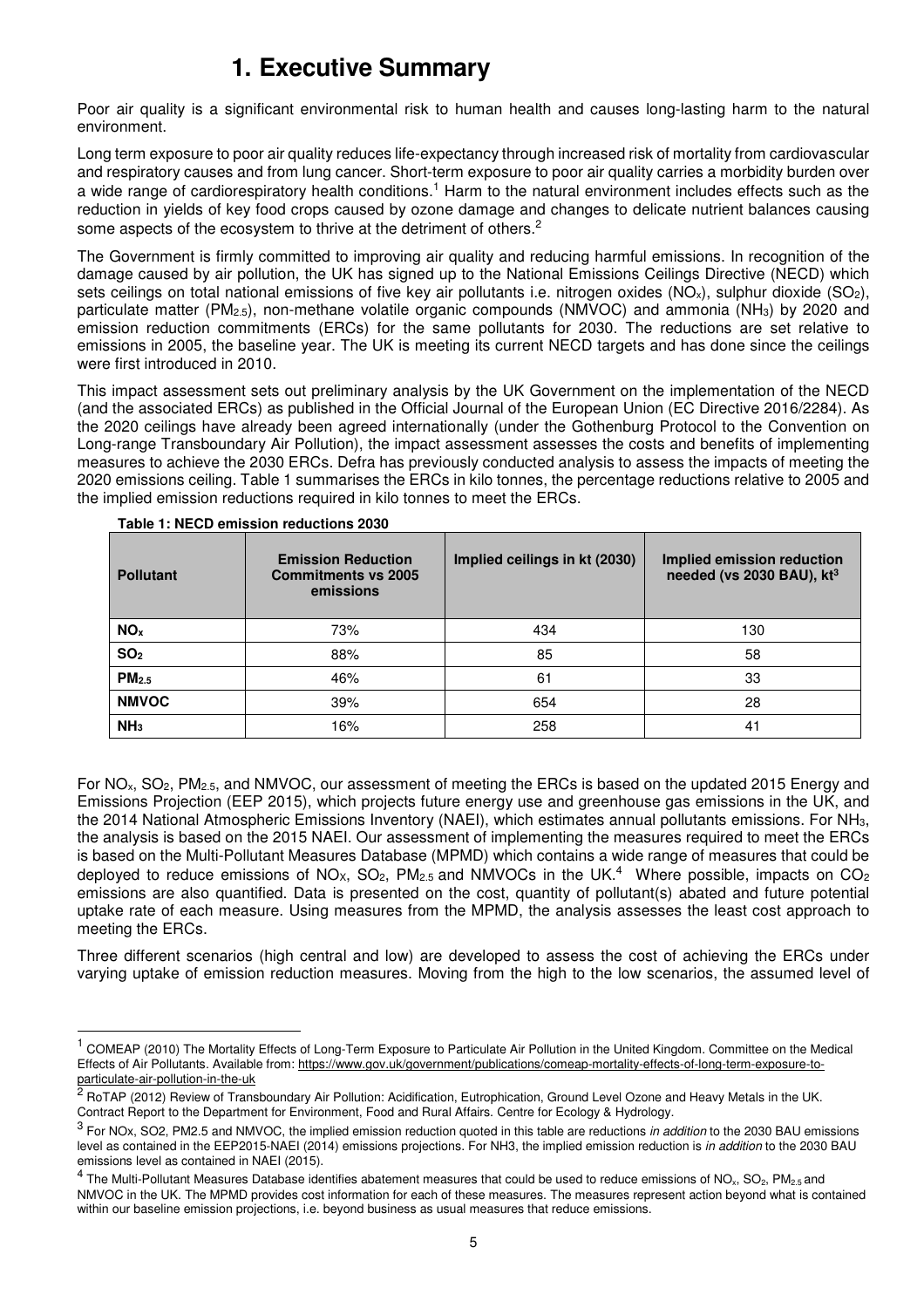uptake of measures falls, lowering the level of available abatement while increasing the costs of meeting the ERCs.<sup>5</sup> The ERCs are met under the high and central measure uptake scenarios for  $NO<sub>x</sub>$ ,  $SO<sub>2</sub>$ ,  $PM<sub>2.5</sub>$ , and NMVOC at a total annualised cost of £181 million and £861 million in 2030 respectively.<sup>6</sup> In the low uptake scenario, the SO<sub>2</sub> and NO<sub>x</sub> ceilings are not met. This scenario excludes high cost measures that would result in further reductions in NO<sub>x</sub> emissions. The measures applied in the low uptake scenario are estimated to have an annualised cost of £1,687 million in 2030.

Measures to reduce NH3 emissions are considered separately from the four pollutants mentioned above. This is because NH3 emissions come mostly from agriculture (81%). As such most NH3 emissions reductions will be sought from this sector, for which we have conducted a more in depth analysis. High, central and low emission reduction scenarios were developed for NH<sub>3</sub>. The cost of meeting the 2030 NH<sub>3</sub> ERCs in the central scenario is estimated at £49 million per annum, while the cost in the high and low scenarios are estimated at £68 million and £12 million per annum respectively.

Reductions in air pollution yield benefits in terms of improvements to human health and the eco-systems. The benefits associated with the improvements in air quality from meeting the ERCs are estimated using the UK damage cost approach (as set out in the Green Book supplementary guidance for valuing changes in air quality).<sup>7</sup> This consists of multiplying total reductions in emissions of each air pollutant by the associated damage cost. We use the latest available damage costs figures, accounting for the most recent recommendations of the Committee on the Medical Effects of Air Pollutants (COMEAP). The benefits of abating emissions from the five pollutants range from £2,576 million in the low scenario to £3,352 million in the high scenario in 2030. These quantified benefits are based primarily on reductions in PM2.5, for which we have the most developed understanding of quantified attributable mortality. In all three scenarios, the benefits of achieving the ERCs are assessed to be greater than the cost of implementing measures required to meet them. In the central scenario the benefits outweigh the costs by a factor of 4.

The estimated costs and benefits are outlined in Table 2.

| Table 2: Costs and benefits of emissions reduction in the high, central and low scenarios |  |
|-------------------------------------------------------------------------------------------|--|
|-------------------------------------------------------------------------------------------|--|

| <b>Scenarios</b> | Costs (£ million pa) | Benefits (£ million pa) |
|------------------|----------------------|-------------------------|
| High             | 249                  | 3,352                   |
| <b>Central</b>   | 909                  | 3,583                   |
| Low              | 1,699                | 2,576                   |

More detailed assessments of the measures required to meet the NECD ERCs will be outlined as part of the Government's Clean Air Strategy and the National Air Pollution Control Programme (NAPCP). Other wider impacts assessed include possible reductions in emissions of greenhouse gases (GHGs), impacts on small and micro businesses, energy prices, and bills and to devolved administrations.

-

 $<sup>5</sup>$  For NH<sub>3</sub>, the scenarios consider different levels of emissions abatement, keeping the rate of uptake constant.</sup>

 $^6$  Costs reflect both upfront capital costs and operating costs. In order to make measures/investments of different lifespans comparable, their respective capital costs are distributed over their entire lifetime (expressed in years), i.e. they are annualised.

 $^{7}$ The damage costs mainly reflect the mortality effects of air pollution and some of its impacts on morbidity and ecosystems. They exclude the impacts of eutrophication and acidification on ecosystems, which are assessed separately. We anticipate the damage costs will be revised to take into account a fuller assessment of the morbidity impacts from air pollution and hence will likely increase.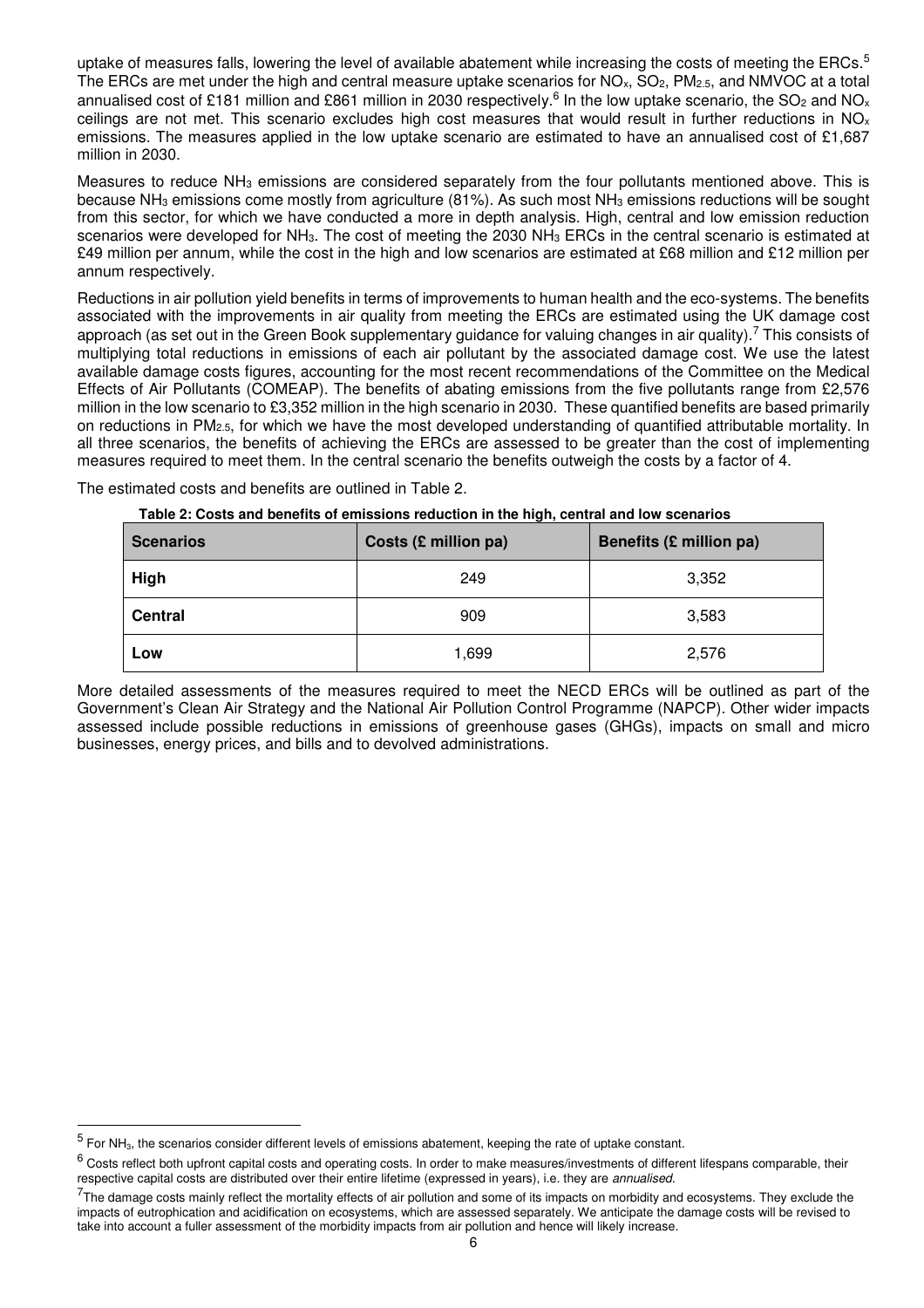# **2. Introduction**

Poor air quality is a significant environmental risk to human health, exacerbating the impact of pre-existing health conditions, especially for the elderly and children. Some of the health effects caused by exposure to elevated levels of pollution are outlined in Table 3. It also causes long-lasting harm to the natural environment, affecting the quality of sensitive habitats and the species they sustain.

Air pollution is measured and regulated in two different ways: by concentrations and total emissions. The Ambient Air Quality Directive (AAQD) sets limits for both short term and annual pollution concentrations. The AAQD is already transposed into law in England by the Air Quality Standards Regulations. Total emissions were first regulated by the 1999 Gothenburg Protocol, under which Parties agreed to cap their annual emissions of certain pollutants by 2010 as a reduction from 1990 levels. The Protocol amendment of May 2012 set more stringent targets for reducing emissions and added new limits for other airborne pollutants, as a percentage of 2005 levels by 2020.

Air quality has improved significantly over recent decades through action taken by successive governments and the development of cleaner technologies. Total emissions for  $SO_x$  and  $NO_x$  have fallen from just over 6000 kilo tonnes and 3000 kilo tonnes respectively in 1970, to under 500 and 1300 kilo tonnes respectively in 2015 (NAEI 2015). Emissions of  $PM_{2.5}$  and NMVOCs have declined by 37% and 76% over the same period.

Notwithstanding these improvements, further action is required to address the continuing harm to human health and the environment from air pollution. The NECD is the European legislation that implements the emission limits agreed under The Gothenburg Protocol. The Directive initially set annual ceilings for each pollutant, including  $NO<sub>x</sub>$ , which Member States had to achieve by 2010. It was amended in 2016, with the revised NECD setting the 2020 ceilings (in accordance with the revision to the Gothenburg Protocol) and emission reduction commitments (ERCs) for 2030. The objective of the amendments were to reduce the significant negative impacts air pollution can have by reducing domestic and transboundary emissions.

The NECD introduces specific emissions reduction requirements (expressed as percentage reduction from 2005 emission levels). It does not specify which abatement measures should be implemented to achieve the ERCs. This impact assessment assesses the benefits associated with meeting the ERCs and the cost of abatement measures that could be implemented to meet them. These measures are considered in order of cost-effectiveness. The Government's Clean Air Strategy will outline which measures the Government plans to implement to meet the ERCs with supporting impact assessments of the identified measures provided in due course. The document proceeds as follows. Chapters 3 to 5 set out the problem under consideration, the rationale for intervention and the policy objective; chapter 6 introduces the methodology used to assess the associated costs and benefits while chapter 7 presents the results of the analysis; chapters 8 and 9 discuss sectoral and wider socioeconomic impacts while chapter 10 considers the risks and uncertainties linked to the analysis. Finally, chapter 11 provides a summary of the analysis.

| <b>Pollutant</b>                                               | <b>Effects</b>                                                                                                                                                                                                                                                                                                                                                                                                                                                                                                                                                                                                                                                                                              |
|----------------------------------------------------------------|-------------------------------------------------------------------------------------------------------------------------------------------------------------------------------------------------------------------------------------------------------------------------------------------------------------------------------------------------------------------------------------------------------------------------------------------------------------------------------------------------------------------------------------------------------------------------------------------------------------------------------------------------------------------------------------------------------------|
| Particulates (PM,<br>which includes $PM_{10}$<br>and $PM2.5$ ) | Fine particulate matter can penetrate deep into the lungs and other tissues, including the<br>brain. Research in recent years has strengthened the evidence that both short-term and<br>long-term exposure to $PM_{2.5}$ are linked with a range of negative health outcomes<br>including shortening the lives of susceptible individuals through cardiovascular disease,<br>stroke, cancers, respiratory and other diseases. COMEAP estimated that the burden of<br>anthropogenic particulate air pollution in the UK in 2008 was an effect on mortality<br>equivalent to nearly 29,000 deaths. The burden can also be represented as a loss of life<br>expectancy from birth of approximately six months. |
| <b>Nitrogen Dioxide</b><br>(NO <sub>2</sub> )                  | Collated research by COMEAP into the health impacts of $NO2$ has shown that it is<br>reasonable to associate $NO2$ in outdoor air with adverse effects on health, including<br>reduced life expectancy. As part of this report, it was established that there were likely to<br>be short term and long term effects as short-term exposure to $NO2$ has been linked to<br>some direct effects on respiratory morbidity, while studies of long-term exposure to NO <sub>2</sub><br>report associations with all-cause, respiratory and cardiovascular mortality, children's<br>respiratory symptoms and lung function.                                                                                       |

### **Table 3: Effects for key air pollutants**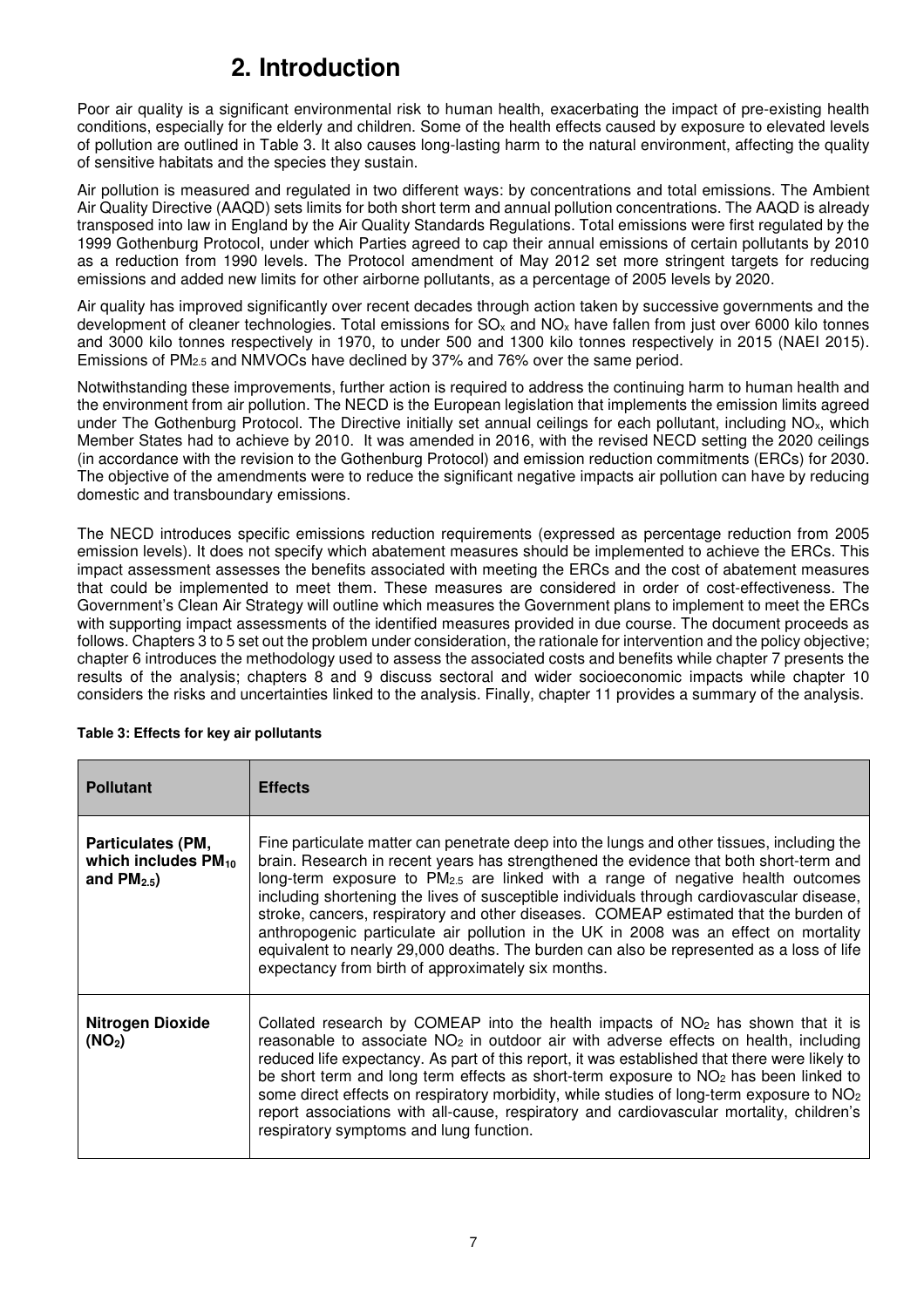| <b>Sulphur Dioxide</b><br>(SO <sub>2</sub> )                                  | A respiratory irritant that can cause constriction of the airways. People with asthma are<br>considered to be particularly sensitive. Health effects can occur very rapidly, meaning<br>short-term exposure to peak concentrations can have significant effects.                                                                                                                                                                                                                                                                                                                                                                                                                                                                                                                                                                                                                                                                                                                                                                                                                                             |
|-------------------------------------------------------------------------------|--------------------------------------------------------------------------------------------------------------------------------------------------------------------------------------------------------------------------------------------------------------------------------------------------------------------------------------------------------------------------------------------------------------------------------------------------------------------------------------------------------------------------------------------------------------------------------------------------------------------------------------------------------------------------------------------------------------------------------------------------------------------------------------------------------------------------------------------------------------------------------------------------------------------------------------------------------------------------------------------------------------------------------------------------------------------------------------------------------------|
| Ozone $(O_3)$                                                                 | High ambient concentrations can occur in hot weather conditions as a result of the<br>chemical conversion of primary pollutants such as NOx and NMVOCs. Ozone can cause<br>inflammation of the respiratory tract and irritation of the eyes, nose, and throat. High<br>levels may exacerbate asthma or trigger asthma attacks in susceptible people and some<br>non-asthmatic individuals may also experience chest discomfort whilst breathing.<br>Evidence is also emerging of negative health effects due to long-term exposure.                                                                                                                                                                                                                                                                                                                                                                                                                                                                                                                                                                          |
| Ammonia (NH <sub>3</sub> )                                                    | Ammonia in the environment comes from both natural and manmade sources. It occurs<br>naturally at low levels throughout the environment, released from the breakdown of<br>organic waste matter. Local concentrations may be elevated where there is a lot of animal<br>waste, such as in intensive farming environments for cattle, pigs and chickens. Non-<br>agricultural sources include sewage sludge, industry, and petrol vehicles fitted with<br>catalytic converters.<br>Human exposure to ammonia will occur at very low levels<br>throughout the environment. While exposure to ammonia in concentrated forms will<br>cause potentially serious health effects, exposure to ammonia from the environment is<br>not considered to pose a risk to human health.<br>Ammonia gas does not remain in the environment for long; it rapidly reacts to form<br>ammonium compounds, including particulates (PM <sub>2.5</sub> ) which contribute to background<br>levels considerable distances away from the original source.<br>These secondary<br>particulates can contribute to public health impacts. |
|                                                                               | Finally, ammonia emissions from agriculture are a key source of nitrogen deposition on<br>sensitive natural habitats. This causes long term adverse environmental consequences,<br>causing loss of plant species that are sensitive to too much nitrogen in the soil, resulting<br>in loss of biodiversity and damage to many protected and designated habitats in the UK.                                                                                                                                                                                                                                                                                                                                                                                                                                                                                                                                                                                                                                                                                                                                   |
| <b>Non Methane</b><br><b>Volatile Organic</b><br><b>Compounds</b><br>(NMVOCs) | NMVOCs are a large group of chemical compounds emitted to air as combustion<br>products, or as vapour arising from petrol, solvents, perfumes and numerous other<br>sources, often when products are used at work or in the home. When released into the<br>atmosphere, these emissions react with other air pollutants in the presence of sunlight<br>to produce ground level ozone (see above).                                                                                                                                                                                                                                                                                                                                                                                                                                                                                                                                                                                                                                                                                                            |
|                                                                               | NMVOCs and the chemicals formed by their conversion in the air also form a significant<br>component of indoor air pollution. For example they may react in the presence of<br>chemicals produced when natural gas is burned in cookers and boilers to form<br>formaldehyde, a potential carcinogen which can cause skin irritation and exacerbates<br>symptoms of respiratory conditions.                                                                                                                                                                                                                                                                                                                                                                                                                                                                                                                                                                                                                                                                                                                    |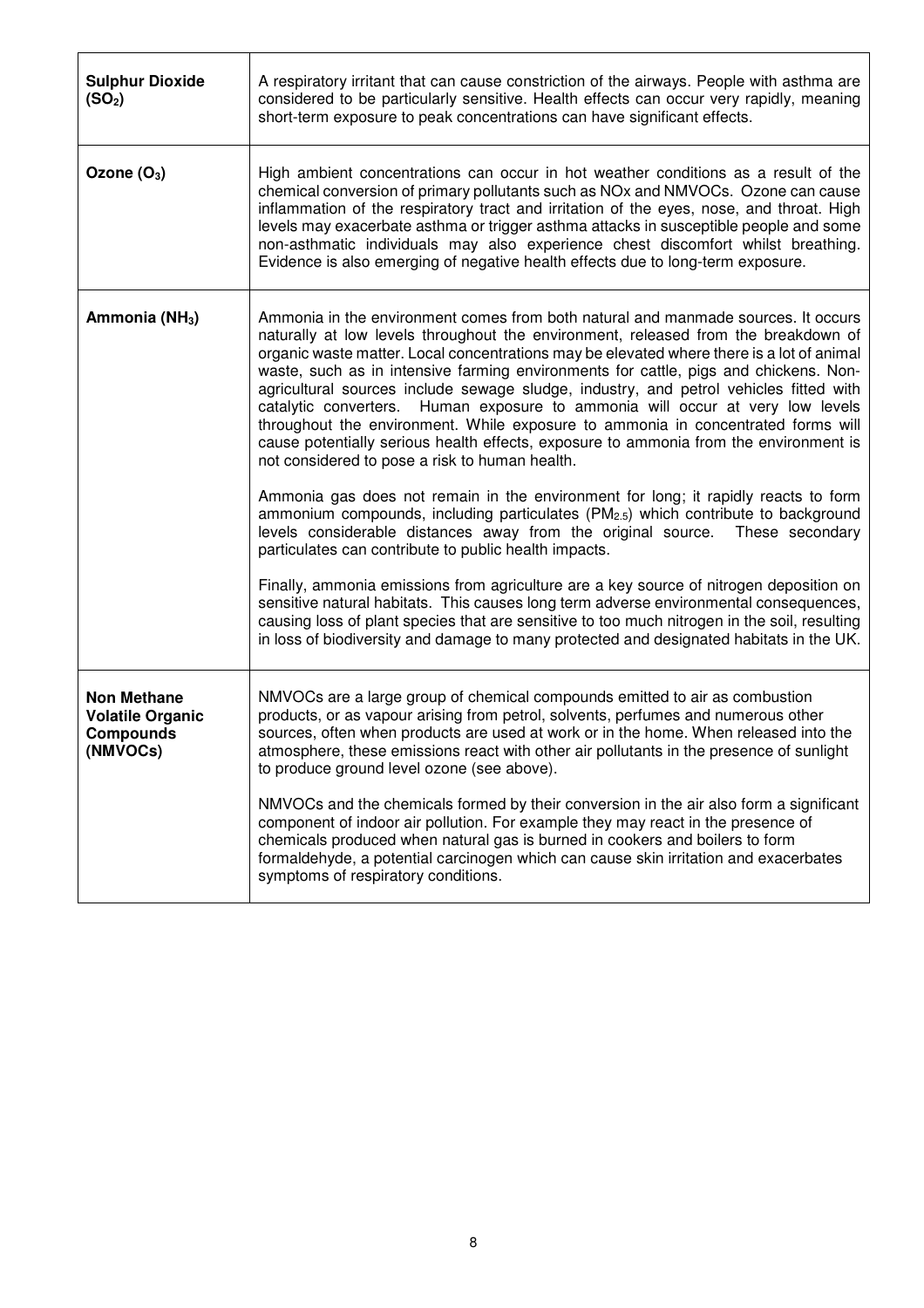## **3. Problem under consideration**

As outlined in the previous chapter, there are significant human health and environmental reasons why we should reduce emissions of pollution to the air and improve air quality.

For these reasons, the emissions of NO<sub>x</sub>, SO<sub>2</sub>, PM<sub>2.5</sub>, NMVOC and NH<sub>3</sub> have been subject to EU level legislative controls through the National Emissions Ceilings Directive. The NECD, as revised in December 2016, sets emission ceilings for 2020 and ERCs for 2030 as compared to a 2005 baseline year.

In recognition of the benefits of improved air quality, the UK has signed up to the NECD, wherein the European Union has set national ERCs for five key pollutants to protect its citizens and environment from the effects of air pollution. Over the next 12 years, the UK will need to reduce emissions for the five key pollutants to achieve its national emission reduction commitments.

## **4. Rationale for intervention**

The aim of the Directive is to limit air pollution, which has a negative impact on human health and causes significant environmental damage. This is wholly consistent with the aim of the UK Government to improve air quality and bring about a cleaner, healthier environment that benefits people and the economy.

It is estimated that air pollution contributes to 30,000 premature deaths a year, with an annual cost of £30bn. While the impacts of current levels of air pollution on productivity in the UK are less certain, its burden is estimated at around £1.7bn per year. Improving air quality and reducing harmful emissions is therefore a top priority for the UK, and work is being undertaken across all levels of government to bring this about. The most immediate challenge is to tackle hotspots of NO<sub>2</sub> around roads mostly as a result of emissions from transport; this is part of a bigger picture of harmful emissions from farming, industry, energy, and households, which make a significant contribution to air pollution in the UK.

The UK played an active role in negotiations on the new agreement and supported the deal, which reduced the costs for the UK from £1.2-1.9bn to £0.2-1.7bn per year. As part of the negotiations, the Government also secured a number of other UK objectives such as excluding methane from the scope of the Directive, ensuring that there will be no binding interim ceilings in 2025, and ensuring the inventory adjustment mechanism (a provision in the Gothenburg Protocol which allows inventories to be adjusted if unexpected scientific developments lead to an exceedance) also applies to the 2030 ERCs.

Defra's 25 Year Environment Plan sets out the Government's clear commitment to ensure a cleaner and healthier environment, including cleaner air. In July 2017 the Government published "The UK Plan for Tackling Roadside Nitrogen Dioxide Concentrations". The rationale for intervention is reflected by the drive to deliver human health and environmental benefits through cost-effective improvements to air quality. Implementing the NECD is a further step towards meeting a key Defra objective of creating a better place for living.

# **5. Policy objective**

The policy objective is to improve air quality across the UK in order to halve the public health impact of air pollution by 2030. This assists in meeting both the requirements of the Ambient Air Quality Directive, which is already transposed into law in England by the Air Quality Standards Regulations, and the revised NECD.

The ERCs set challenging emission reductions and meeting these will require action across all relevant economic sectors. Action to improve air quality will bring significant opportunities for innovation and cleaner growth. Taking decisive action now will not only improve the health of working people, but should also support the development and uptake of new greener technologies in the UK. Efforts will be made at all stages of the process to minimise costs to business.

We are legally obliged to put in place provisions to transpose this Directive into national law. While we intend to transpose the specific objectives to be achieved, i.e. the national emission ceilings and 2030 ERCs, the Directive leaves the form and methods to achieve those objectives to the discretion of each Member State. Where possible the Government will explore alternatives to implementing regulation in the interest of keeping burdens to a minimum. Effective transposition of the Directive will also reduce the risk of infraction.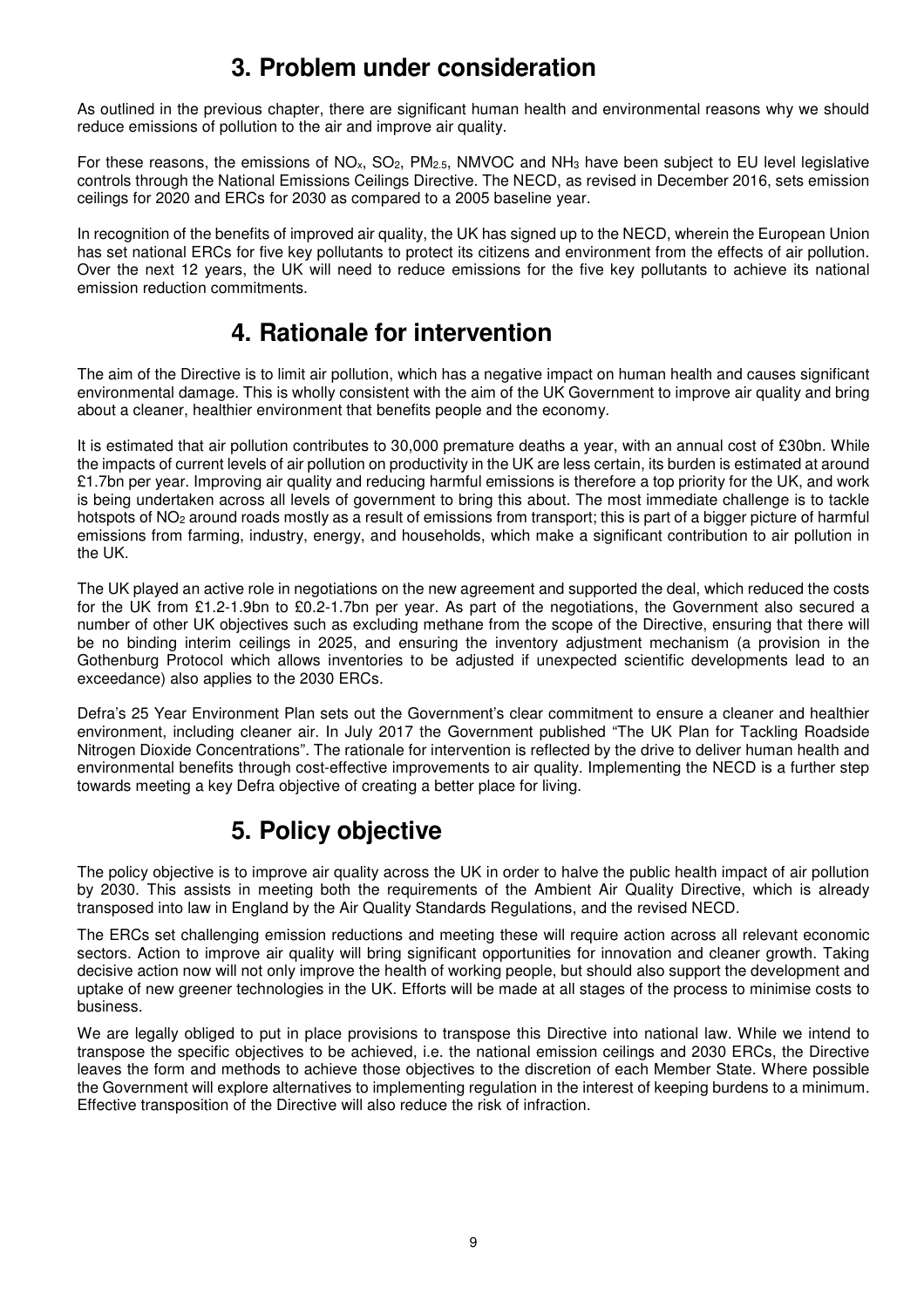# **6. Methodology**

This section describes the approach taken in estimating the costs of implementing the ERCs and the resultant benefits. The estimates represent the annualised costs and benefits of meeting the ERCs.

## **6.1. Emission projections**

The UK National Atmospheric Emissions Inventory (NAEI) projections (Ricardo E&E, 2016, 2017) provides estimates of projected atmospheric releases of NO<sub>X</sub>, SO<sub>2</sub>, PM<sub>2.5</sub>, NMVOCs, NH<sub>3</sub> and other pollutants up to 2030, as summarised in the tables below.

| Year | $NOx$ (kt) | $SO2$ (kt) | $PM2.5$ (kt) | <b>NMVOC (kt)</b> | $NH3$ (kt) |
|------|------------|------------|--------------|-------------------|------------|
| 2014 | 648        | 307        | 91           | 689               | 281        |
| 2020 | 552        | 190        | 85           | 657               | 288        |
| 2025 | 469        | 149        | 84           | 660               | 294        |
| 2030 | 451        | 143        | 83           | 668               | 302        |

**Table 4: BAU emission projections (kt) for sources covered under the NECD (excludes road transport)** <sup>8</sup>

Source: EEP2015 NAEI (2014)

The emission projections are based on the 2014 NAEI developed by Ricardo and the 'Energy Emissions Projections 2015' developed by BEIS (formerly DECC) combined with a series of assumptions for each sector. Further information on the basis of the projections is presented in the UK Informative Inventory Report (Ricardo, (2016) and Updated Energy and Emissions Projections (DECC, 2015).<sup>9</sup>

In general, emission reductions with specific measures have been estimated based on the emission projections above without change. However, in some cases it has been necessary to adjust the counterfactual emissions projections provided in the NAEI, in order to account for policies or plant closures which have not been taken into account in their formulation. This includes, for example, the impact of the Best Available Technology conclusions under the Industrial Emissions Directive and the Medium Combustion Plant Directive. A baseline adjustment has also been implemented in the power sector to account for more recent electricity generation forecasts provided by BEIS (2017) which differ from EEP2015 underlying the NAEI projections.

## **6.2. Costs**

The Multi-Pollutant Measures Database (MPMD) identifies abatement measures that could be implemented to reduce emissions of NO<sub>x</sub>, SO<sub>2</sub>, PM<sub>2.5</sub> and NMVOC in the UK. The measures represent action beyond what is contained within our baseline emission projections, i.e. measures already in place to reduce emissions. In total, 170 separate measures (or variations around a single measure) have been developed and are presented in the database.<sup>10</sup> The measures are grouped together into sectors (there are 24 sub-sectors in total). Measures for reducing NH<sub>3</sub> emissions are developed outside of the MPMD.

Adjustments to the measures are applied to standardize the costs and develop single-pollutant cost curves. We model the take-up of these measures in order of cost-effectiveness (cost per tonne of emission reduction) to assess the cost of achieving the ERCs for all pollutants. The resultant analysis illustrates the total costs that would be incurred by the UK with the implementation of the set of measures. The measures are applied in order of cost-effectiveness to produce scenarios for how a given level of emission reductions could be achieved. Three different scenarios have been developed to reflect which measures might be feasible under differing levels of uptake:

- **High uptake scenario**: this scenario is based on what is considered the maximum technically feasible abatement with no constraints on feasibility. It is the scenario with the measures of potential abatement applied at the greatest levels of uptake and is the lowest cost scenario of meeting the ERCs.
- **Central uptake scenario**: this scenario includes all of the measures in the high uptake scenario but adjusts the level of uptake to less than the maximum technically possible. This is designed to begin to reflect non-

-

<sup>8</sup> See Annex B for emission projections for sources covered under the NECD road transport.

 $^{9}$  For NH<sub>3</sub>, the emission projections are based on the NAEI 2015.

<sup>&</sup>lt;sup>10</sup> This includes 20 baseline adjustments that have been developed and presented alongside these measures.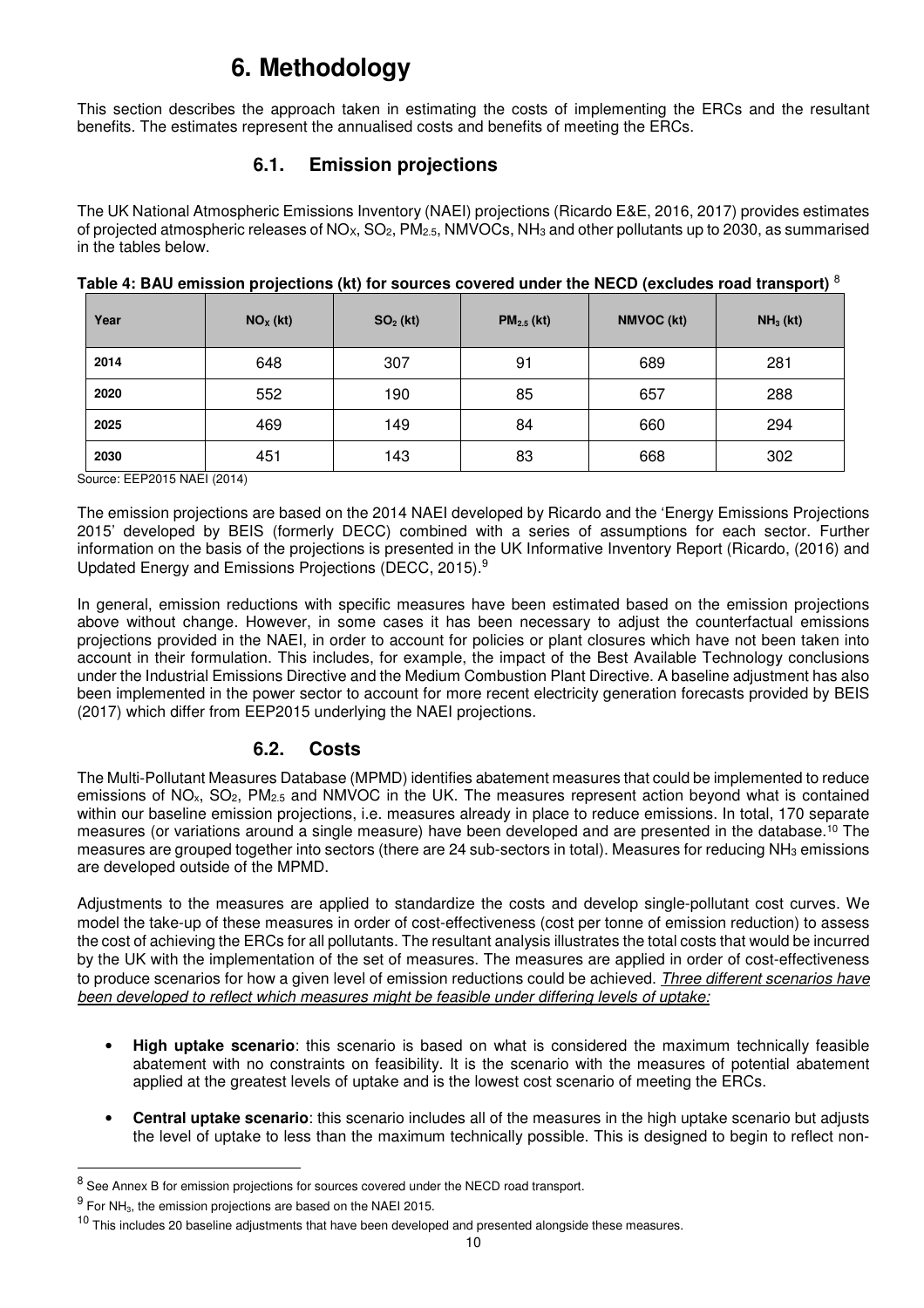technical barriers to uptake which could limit the extent to which abatement options are applied in practice. The scenario represents around 75% of the maximum technically feasible abatement. With lower uptake assumed for each measure, it requires implementing more measures to meet a given ceiling and as such it is more expensive to meet the ERCs under this scenario than under the high scenario.

• **Low uptake scenario**: under this scenario the uptake of measures is restricted even further and a small number of measures are excluded entirely due to their high cost (per tonne of emission abated) and limited emission reduction potential, i.e. less than 0.1% of total emissions of a particular pollutant. The scenario reflects around 50% of the maximum technically feasible abatement. With the lowest uptake of measures, more measures are required to be implemented to meet the ERCs, increasing the cost.

The approach taken to assess NH<sub>3</sub> emissions ceiling and abatement measures differs from that used for the other four pollutants. This is because NH<sub>3</sub> is not included in the MPMD and NH<sub>3</sub> emissions reductions will be mainly sought from the agricultural sector, which accounted for 81% of total UK NH<sub>3</sub> emissions in 2015. Three different scenarios (high, central and low) are developed for the NH<sub>3</sub> analysis. The scenarios are combinations of different measures with the rate of uptake for each measure kept constant across them.<sup>11</sup> The NH<sub>3</sub> scenarios consider different levels of emissions reduction, which increases as we move from the low to the high scenario, in contrast to the other four pollutants. Measures considered for NH3 emissions abatement are also applied in order of cost-effectiveness.

## **6.3. Benefits to human health and the environment**

### Monetised benefits

Benefits for each of these scenarios are also estimated. The beneficial impact is considered in terms of the damage avoided if emissions reductions are achieved. The analysis uses the UK damage cost valuation approach as set out in the Green Book supplementary guidance for valuing changes in air quality.

Damage costs are a simple way to value changes in air pollution. They estimate the cost to society of a change in emissions of different pollutants. This 'damage' avoided is calculated in money terms using a damage cost. The IGCB damage cost functions form official Government Green Book guidance on valuing impacts from Air Quality.<sup>12</sup> They predominantly capture the health benefits from reduced emissions. The analysis in this impact assessment is based on forthcoming updated damage costs which reflect the latest COMEAP advice and takes a consistent approach to that used in support of the Government's recently published 'UK Plan for Tackling Roadside Nitrogen Dioxide Concentrations'.

As damage costs are sensitive to factors such as geographic location of emission sources and meteorology, there are damage cost functions for particulate matter (PM) and NO<sub>x</sub> that are categorised by geographic area. For the purpose of this analysis we use a weighted average damage cost specific to each pollutant. These are as presented in annex A and are calculated based on forthcoming damage cost estimates, which are expressed in 2015 prices. Therefore, for consistency with the other figures presented in this analysis, the damage costs are converted to 2016 prices using a GDP deflator from the Office of National Statistics. Finally, following IGCB guidance, these are uplifted by 2% a year until 2030 to reflect Willingness to Pay (WTP) for environmental quality in that year.

Total benefits are computed by multiplying avoided emissions by the aforementioned damage costs. In this analysis, avoided emissions are emission reductions undertaken to meet the NECD ERCs. The required emission reductions implied by the ERCs are estimated with respect to the 2030 Business As Usual (BAU) emissions projection. The UK NAEI projections provides estimates of projected atmospheric releases of NO<sub>x</sub>, SO<sub>2</sub>, PM<sub>2.5</sub>, NMVOCs, NH<sub>3</sub> and other pollutants up to 2030. We use the NAEI projections of emissions of these pollutants in 2030 as the BAU baseline.

## Non-monetised Benefits

l

It is important to note when applying and interpreting damage cost functions that a number of impacts are not taken into account in the quantification. The damage costs largely exclude morbidity impacts arising from air pollution Hence the monetised air quality health impacts do not include all benefits to human health. The damage costs do not include impacts on ecosystems and cultural heritage. For example, they do not include impacts of acidification and eutrophication on ecosystems. These impacts are quantified (but not monetised) separately.

For these reasons, the benefits estimated through the application of damage cost functions may be underestimated.

<sup>&</sup>lt;sup>11</sup> NH3 can be released into the atmosphere at various stages of the slurry/manure management process. Abating total NH3 emissions from the agriculture sector requires that they be controlled at each of these stages, which will influence the measures adopted. The NH3 emissions abatement scenarios have been developed to take this into account.

 $12$  Note that the damage costs values presented in the guidance have been updated.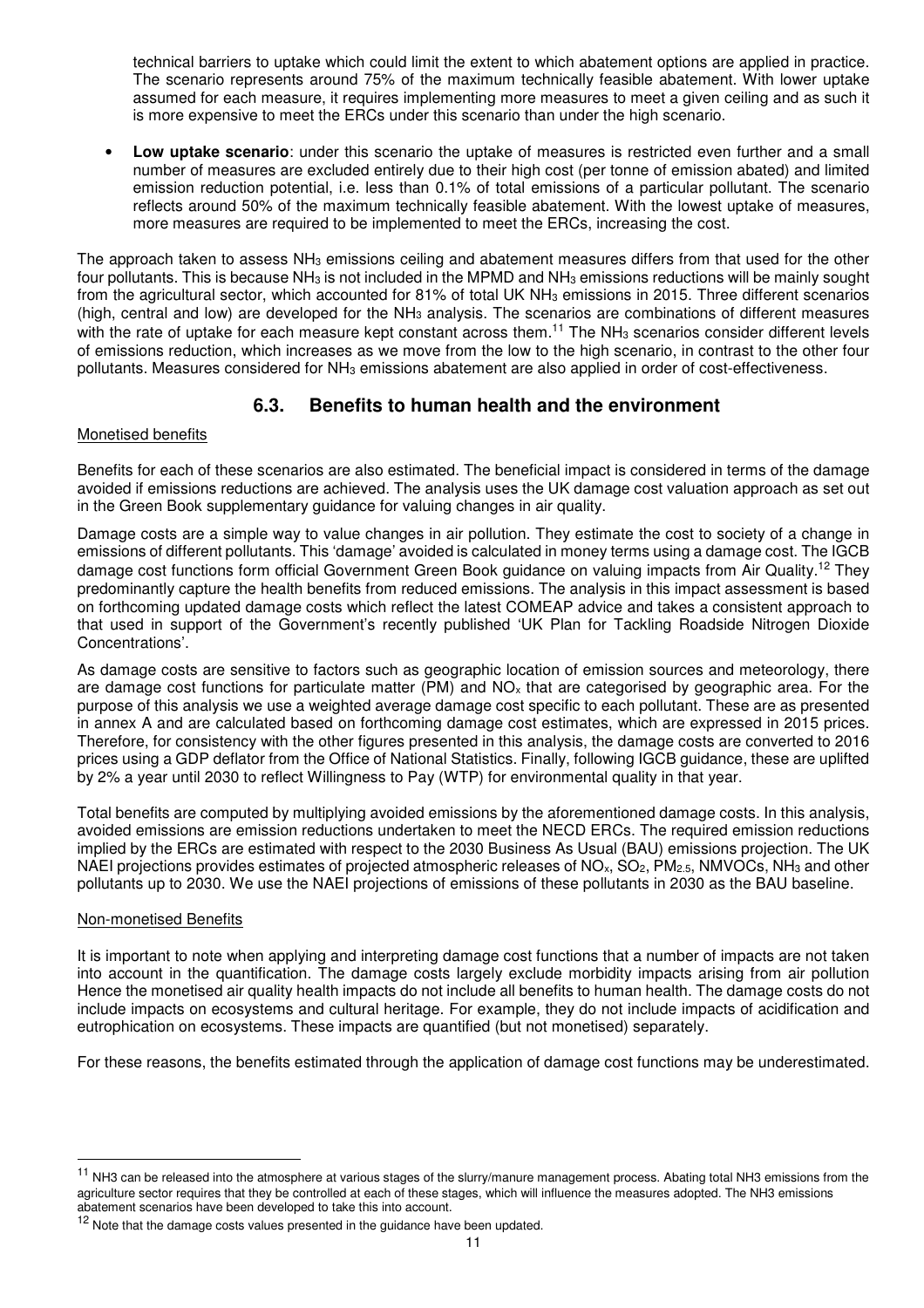## **7. Results: costs and benefits of implementing the ERCs**

The total cost of achieving the ERCs varies across the three scenarios of measures. This is because each measure achieves a different emission reduction level under each scenario. A measure has the greatest emission reduction potential in the high scenario, which is what is considered technically feasible. As the uptake of the measure is reduced for the central and low scenarios, less abatement is attributed to that measure. To achieve the same overall emission reduction it is necessary to use more measures, moving further along the cost curve. The low scenario is therefore the one with the highest cost of meeting a given emission ceiling.<sup>13</sup>

Care has been taken to avoid double counting of cost. Where measures affect multiple pollutants the cost is assigned to the pollutant for which the measure is most significant to meeting its target. This means that care is also required in interpreting the presentation of costs when split by pollutant.<sup>14</sup>

The annualised costs in 2030 of meeting the  $NO<sub>x</sub>$ ,  $SO<sub>2</sub>$ ,  $PM<sub>2.5</sub>$  and NMVOC ERCs are estimated to be £181 million and £861 million in the high and central uptake of measures scenarios, respectively. In the low uptake scenario not all of the ERCs are achieved. It is possible to implement measures that further reduce  $NO_x$  and  $SO_2$  emissions in the low scenario. However, these measures have been assessed as too costly to be implemented.

## **Table 4: Summary of emission reductions and provisional costs under high, central and low scenarios<sup>15</sup>**

|                            |                                               | NO <sub>x</sub> | SO <sub>2</sub> | PM <sub>2.5</sub>        | <b>NMVOC</b>   | NH <sub>3</sub> | <b>Total costs</b><br>(£ million |
|----------------------------|-----------------------------------------------|-----------------|-----------------|--------------------------|----------------|-----------------|----------------------------------|
|                            | <b>Reduction</b><br>to<br>meet ceiling (kt)   | 130             | 58              | 33                       | 32             | 41              | pa 2016) <sup>16</sup>           |
| <b>SCENARIO</b><br>HIGH    | Reductions<br>achieved <sup>17</sup> (kt)     | Met             | Met             | Met                      | Met            | Met             |                                  |
|                            | annualised<br>Total<br>cost (£ million pa)    | 138.2           | 43.153          | $\overline{\phantom{a}}$ | $\overline{a}$ | 68.16           | 249                              |
| <b>SCENARIO</b><br>CENTRAL | Reductions<br>achieved (kt)                   | Met             | Met             | Met                      | Met            | Met             |                                  |
|                            | annualised<br>Total<br>$cost1$ (£ million pa) | 795.41          | 43.15           | 21.15                    | 1.24           | 48.59           | 909                              |
| <b>SCENARIO</b><br>LOW     | Reductions<br>achieved (kt)                   | 120             | 53              | Met                      | Met            | 36              |                                  |
|                            | annualised<br>Total<br>$cost1$ (£ million pa) | 1,366.11        | 57.93           | 231.66                   | 30.76          | 12.09           | 1,699                            |

For NH3, the variation in cost across scenarios reflects the increased number of measures taken to achieve higher levels of abatement (see section 6.2). In the high scenario, NH<sub>3</sub> emissions are reduced by about 60kt. In the central and low scenarios, emissions are reduced by 49kt and 35kt respectively. Only in the low scenario would the emission reductions be insufficient to meet the NH<sub>3</sub> ceiling. In the high and central scenarios, the NH<sub>3</sub> ceiling is surpassed.

l

 $13$  This holds for all air pollutants except for NH<sub>3</sub> for which emission abatement increases as you move from the low to the high scenario.

<sup>&</sup>lt;sup>14</sup> Action to tackle the full range of pollutants is therefore more cost-effective than action that targets pollutants singly.

<sup>&</sup>lt;sup>15</sup> This analysis is based upon our central forecast of emissions in 2030. Figures may not sum due to rounding.

<sup>&</sup>lt;sup>16</sup> Assuming zero cost where saving; costs are attributed to pollutant for which the measure is most significant.

<sup>&</sup>lt;sup>17</sup> These figures include emission reductions achieved through "baseline adjustments" (NO<sub>x</sub>: 42 kt, SO<sub>2</sub>: 25.3 kt, PM<sub>2.5</sub>: 10.3, NMVOC: 1.4 kt, NH3: 21kt). These baseline adjustments reduce emission reductions to be achieved through the introduction of additional abatement measures and are the same across all the scenarios. The subsequent analysis focuses on the costs and benefits of emissions reductions net of these baseline adjustments. Therefore, emission reduction figures presented in Annex A do not directly match those presented in this table. In addition, although scenarios are designed to meet the NECD ERCs, those are usually slightly surpassed.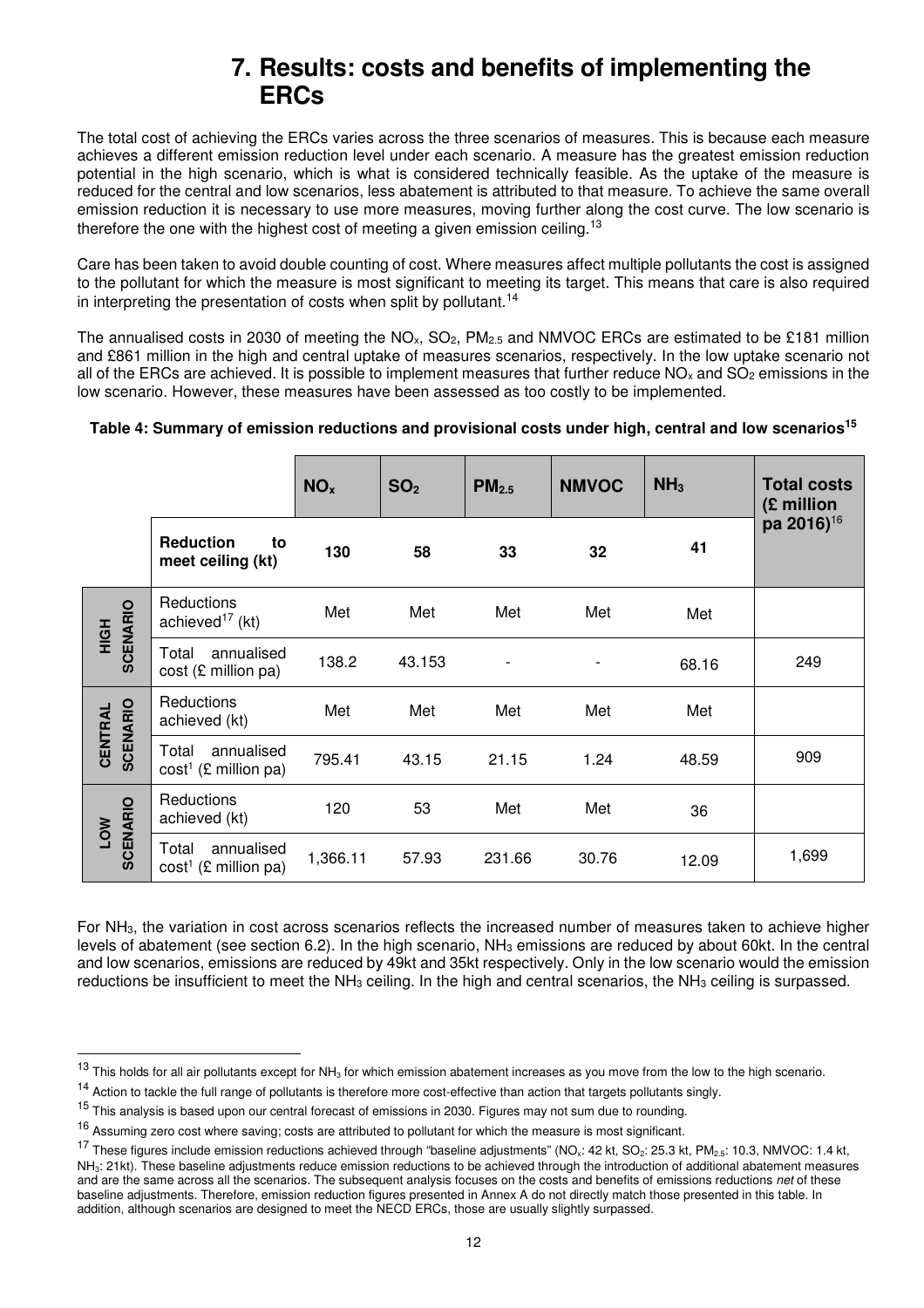The benefits, on the other hand, are presented in Table 5. The central estimates range from £2,576 million to £3,583 million in 2030.<sup>18</sup> These arise primarily from the reduction in PM<sub>2.5</sub>, which is the most harmful of all pollutants. The range is based on the different measure uptake scenarios, and the low end represents the benefits under the low uptake scenario where not all the ERCs are met. These figures include the health impacts of chronic bronchitis. Excluding such impacts would yield benefits between £1,690 and £2,225 million in 2030.<sup>19</sup>

| Table 5: Benefits of emissions reductions for all pollutants in 2030 |  |  |  |
|----------------------------------------------------------------------|--|--|--|
|                                                                      |  |  |  |

| Scenario       | Benefits (£ million per year) |
|----------------|-------------------------------|
| High           | 3.352                         |
| <b>Central</b> | 3,583                         |
| Low            | 2,576                         |

The eutrophication and acidification impacts on the ecosystems are assessed separately. Ecosystem impacts are notable and derive mainly from the reductions in NH<sub>3</sub>. While we cannot currently monetise the environmental benefits, we have been able to quantify some of them. Table 6 below shows how the measures are expected to affect Table 6 below shows how the measures are expected to affect the area of critical load exceedance for eutrophication and acidification in 2030. Areas expected to exceed their critical loads for eutrophication are forecast to reduce by up to 6.2 percentage points. Areas expected to exceed their critical loads for acidification are forecast to reduce by up to 4.2 percentage points.

 **Table 6: Percentage area exceedance of all broad habitats in the UK in 2030** 

|                       | Percentage (%) area exceedance |      |                |             |  |  |
|-----------------------|--------------------------------|------|----------------|-------------|--|--|
|                       | <b>Baseline</b>                | Low  | <b>Central</b> | <b>High</b> |  |  |
| <b>Eutrophication</b> | 29.7                           | 27.3 | 26             | 23.5        |  |  |
| <b>Acidification</b>  | 17.7                           | 15.8 | 14.9           | 13.5        |  |  |

The Biodiversity 2020 Strategy has a priority action to reduce air pollution impacts on Sites of Special Scientific Interest (SSSIs) and measures to achieve future NECD limits will contribute to this commitment. Ecosystems analysis suggests that the number of fully protected sites will increase and the number of sites exceeding their critical load will decrease as the level of uptake of measures increases.

Reducing the negative impacts of air pollution may also increase the benefits associated with ecosystem services if other environmental pressures are also reduced. The natural environment is a valuable source of materials and provides all other supporting services necessary for plants and animals to survive and maintain a genetic diversity. Ecosystems also play an important part in regulating different natural processes, including water purification, flood defences and nutrient cycling. There are also additional non-material benefits obtained from cultural services, such as recreation and aesthetic appreciation of the environment.

l

 $18$  The highest benefits are achieved in the central scenario (rather than the high scenario) because some measures that reduce NO<sub>x</sub> and SO<sub>2</sub> emissions in that scenario produce more 'incidental' reduction of  $PM_{2.5}$  emissions (which is the pollutant with the highest damage cost) than those included in the high scenario.

 $19$  See Annex A for a detailed presentation of the benefits including and excluding the impact of chronic bronchitis.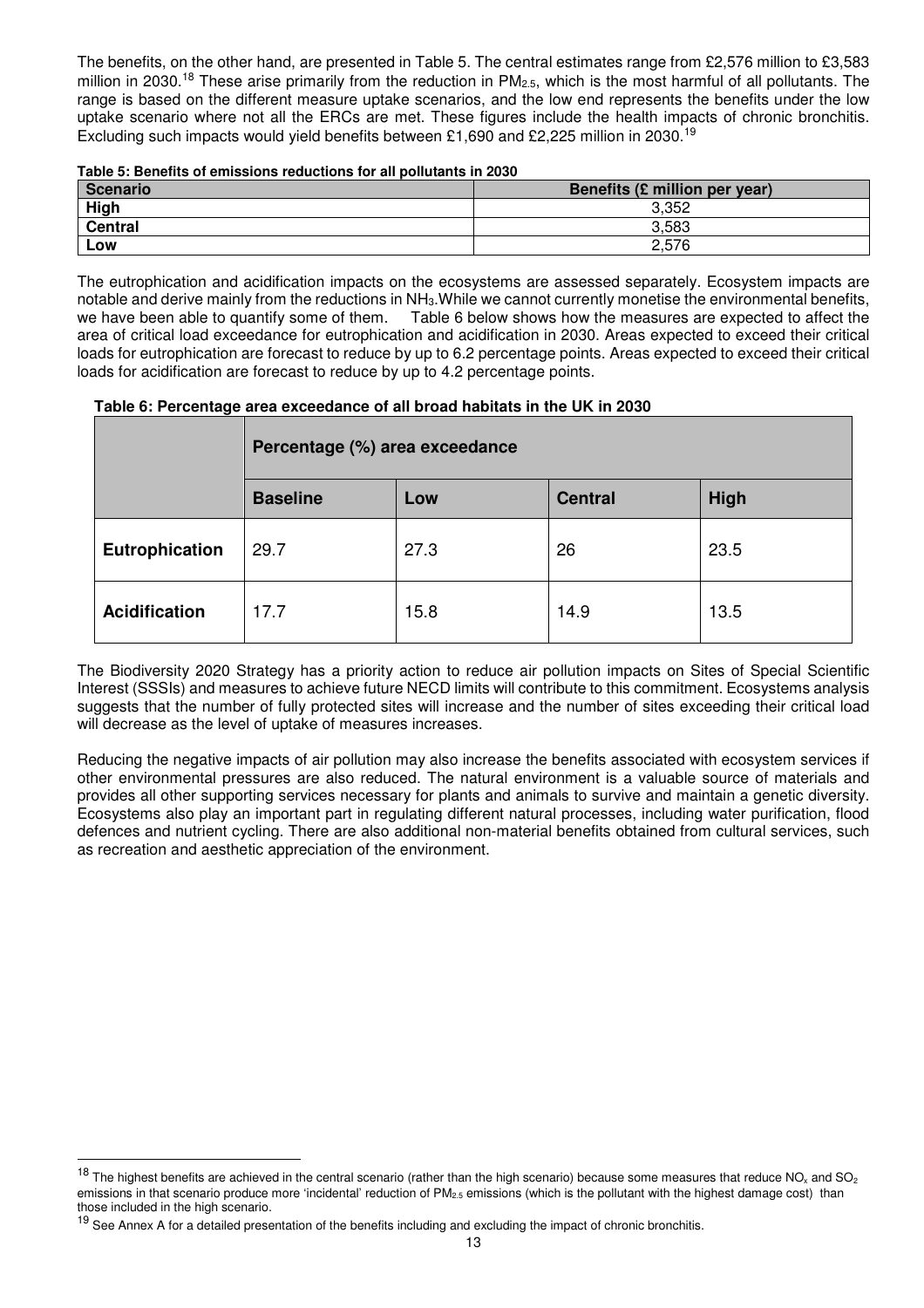# **8. Sectoral impacts**

Measures in the MPMD can be categorised in one of seven sectors (including a miscellaneous sector 'Other' which covers public sector and commercial combustion measures). As shown in Table 7, the transport sector was the largest contributor to NO<sub>x</sub> emissions (57%) while the power sector was the main source of SO<sub>2</sub> emissions (32%) and the domestic sector was the primary source of  $PM_{2.5}$  emissions (42%). An overwhelming share of  $NH_3$  emissions (81%) came from agricultural activities.

|                                                                     | NO <sub>x</sub> | SO <sub>2</sub> | PM <sub>2.5</sub> | <b>NMVOC</b> | NH <sub>3</sub> |
|---------------------------------------------------------------------|-----------------|-----------------|-------------------|--------------|-----------------|
| <b>Agriculture</b>                                                  | 2.24%           | 0.08%           | 6.08%             | 12.93%       | 81.14%          |
| <b>Domestic</b>                                                     | 3.91%           | 15.47%          | 41.57%            | 5.37%        | 0.73%           |
| Industry, including energy industries<br>(combustion + processes)   | 23.26%          | 29.17%          | 29.12%            | 60.39%       | 9.85%           |
| <b>Oil and Gas</b>                                                  | 1.90%           | 13.43%          | 0.94%             | 16.22%       | 0.01%           |
| <b>Power</b>                                                        | 20.47%          | 38.09%          | 2.78%             | 0.26%        | 0.04%           |
| <b>Transport (including domestic and</b><br>international aviation) | 43.39%          | 1.73%           | 16.56%            | 4.48%        | 1.76%           |
| Other                                                               | 4.82%           | 2.02%           | 2.95%             | 0.35%        | 6.47%           |

#### **Table 7: Summary of 2015 emission shares**

Source: UK National Atmospheric Emissions Inventory (2015).

The sources of emissions provide some insight into which sectors are likely to provide emission reductions for each pollutant. Cheaper emissions reduction measures are likely to be achieved in sectors which represent the largest share of total emissions. However, low cost emissions reduction measures could also be available in sectors that represent a small share of total emissions.

As a result, the cost of emission reductions to each sector (as a share of total emissions reduction costs) will not necessarily be aligned with their respective share of emissions for each pollutant. Moreover, emissions reductions from the assorted sectors are likely to vary according to the set of measures implemented. The Government will ensure that proportionate burden sharing is achieved.

The methodology used allows us to provide some insight in to the sectoral breakdown of the costs of achieving the ERCs. The share of total cost to each sector varies significantly across the scenarios considered.<sup>20</sup> This variation reflects the fact that costs and benefits differ depending on the level of uptake which in turn influences the extent of new measures required. The distribution of the total cost across sectors is therefore strongly responsive to the policy choices that are made about how, where and when to prioritise action within different sectors.

The analysis shows that, depending on the scenario considered, the share of costs borne by a single sector could vary between 0% and 86%. This range represents the breadth of policy options available to the Government. It does not indicate the burden sharing that will result from the implemented measures. The Government will work closely with the affected sectors to develop proportionate, evidence based policies that distribute costs equitably, in line with the principles of better regulation. All new policies will be subject to a separate regulatory impact assessment through the normal policy clearance process.

l

 $^{20}$  Note that these ranges are based on the total cost of reducing NO<sub>x</sub>, SO<sub>2</sub>, PM<sub>2.5</sub> and NMVOC.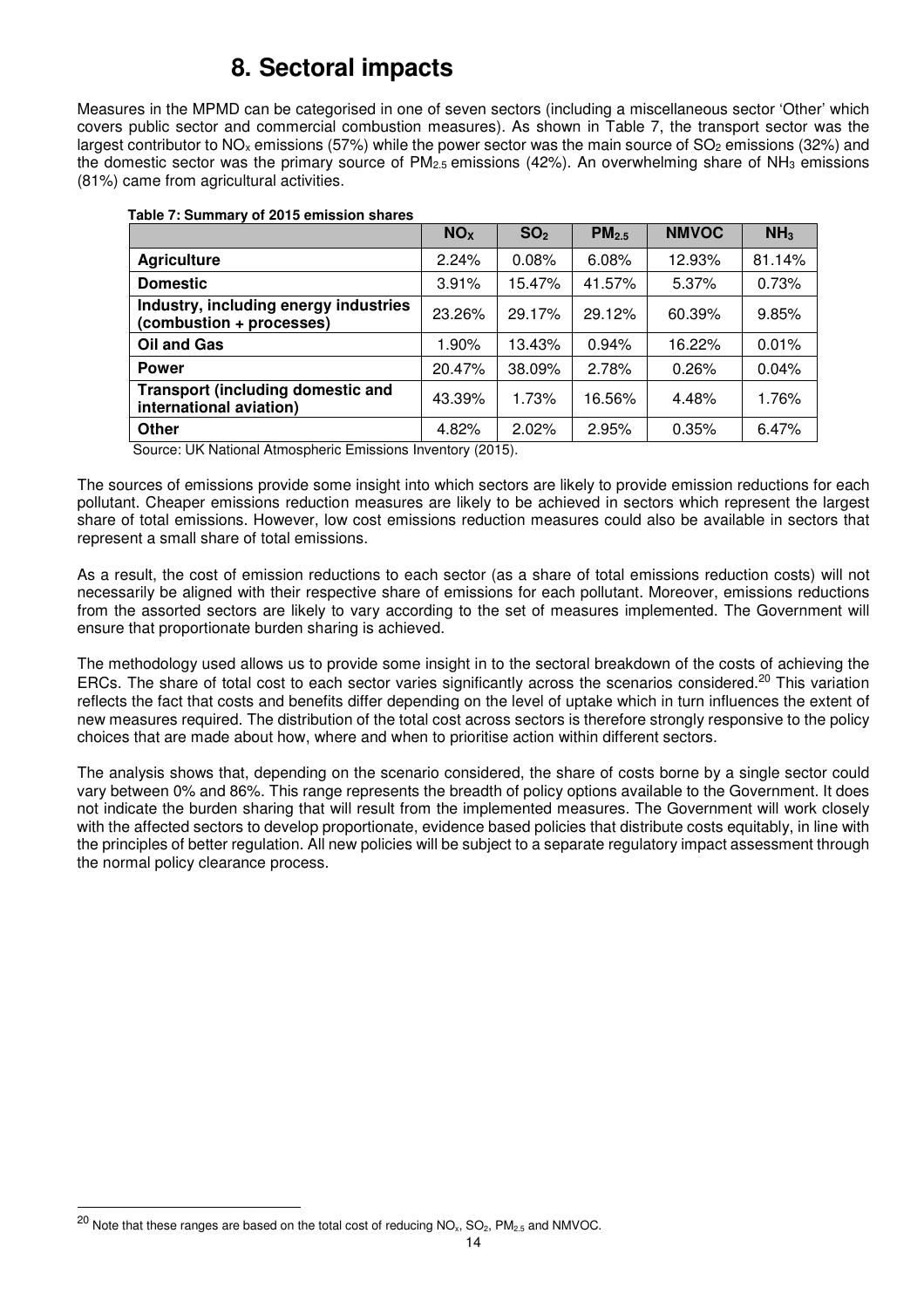# **9. Wider impacts**

A range of wider impacts were also considered, including impacts on SMEs and large firms, employment and competition. We also assessed secondary impacts such as electricity prices and the impact on devolved administrations. The headline impacts are that:

- **Large firms:** Taking abatement costs as a proportion of Gross Operating Surplus (GOS) suggests that impacts on large enterprises are expected to be negligible. To the extent that emissions reduction measures may involve significant capital expenditures, these are likely to be somewhat more easily absorbed by large firms. Such considerations will be important when considering the implementation of specific measures.
- **Small and Medium-sized Enterprises (SMEs):** Measures with potential to affect small and medium-sized enterprises will be considered in light of the Government's Better Regulation framework which constrains measures that have a disproportionate cost impact on SMEs. The cost of emission reduction measures is likely to affect SMEs mostly in the water transport, agricultural and non-metallic mineral products sectors:
	- $\circ$  Many agricultural businesses are micro businesses and SMEs; this will be taken into consideration in the design of the abatement measures.
	- o Manufacturers of other non-metallic mineral products consist of a large number of SMEs some of which could bear the cost of emission reduction measures. On the other hand, many micro and small enterprises active in the UK in the manufacturing of basic metals are likely to remain largely unaffected since the measures applied in the analysis primarily affect iron and steel production which is dominated by large companies.
- **Employment impacts:** These are difficult to assess as they depend on the policy instruments used. The Commission's assessment, which considered more stringent ERCs than those we have adopted here, concluded that employment impacts are likely to be limited. They noted that positive impacts are possible in the environmental goods and services sector producing abatement equipment. Our assessment indicates that although a number of sectors will incur abatement costs in most cases the costs are small enough that businesses should be able to absorb such costs without having to make large reductions in their workforce. Domestic energy efficiency measures could have positive employment impacts for the installers of the equipment.
- **Competitiveness:** Assessment indicates that the abatement measures assumed in the high uptake scenario could cause some limited impacts on competitiveness in some sectors or industries through indirectly limiting the number or range of suppliers. This may affect those sectors where the abatement costs make up a large proportion of their GOS and are subject to international competition from outside of the EU. Competitiveness impacts will vary according to the measures implemented.
- **Devolved Administrations:** The percentage breakdown of costs based on the apportionment of emission sources is set out in Table 9. Data limitations meant that the estimates are only an indication of how costs could be split based on the scenarios of measures developed in this analysis. The actual shares will depend on the specific measures and policies that end up being applied. The costs are based on the updated modelling not including the disproportionate  $NO<sub>x</sub>$  measures. They do not include costs of  $NH<sub>3</sub>$  abatement.

|                  | Low    | <b>Central</b> | High   |
|------------------|--------|----------------|--------|
| England          | 65.18% | 75.64%         | 55.13% |
| Scotland         | 15.57% | 12.98%         | 32.35% |
| Wales            | 8.31%  | 6.27%          | 9.58%  |
| Northern Ireland | 10.94% | 5.11%          | 2.94%  |

• **Impact on GHG emissions:** A change in greenhouse gas emissions was also calculated from a change in fuel consumption. The analysis shows that in the high uptake scenario measures introduced to achieve the ERCs might reduce GHG emissions by 0.49Mt CO2e. In the low and central scenarios, GHG emissions might increase by 1.79 Mt CO2e and 3.85 Mt CO2e, respectively. However, these figures represent a small share of projected 2030 GHG emissions (358 Mt CO2e, BEIS Energy and Emissions Projections 2017): 0.5% and 1.1%, respectively.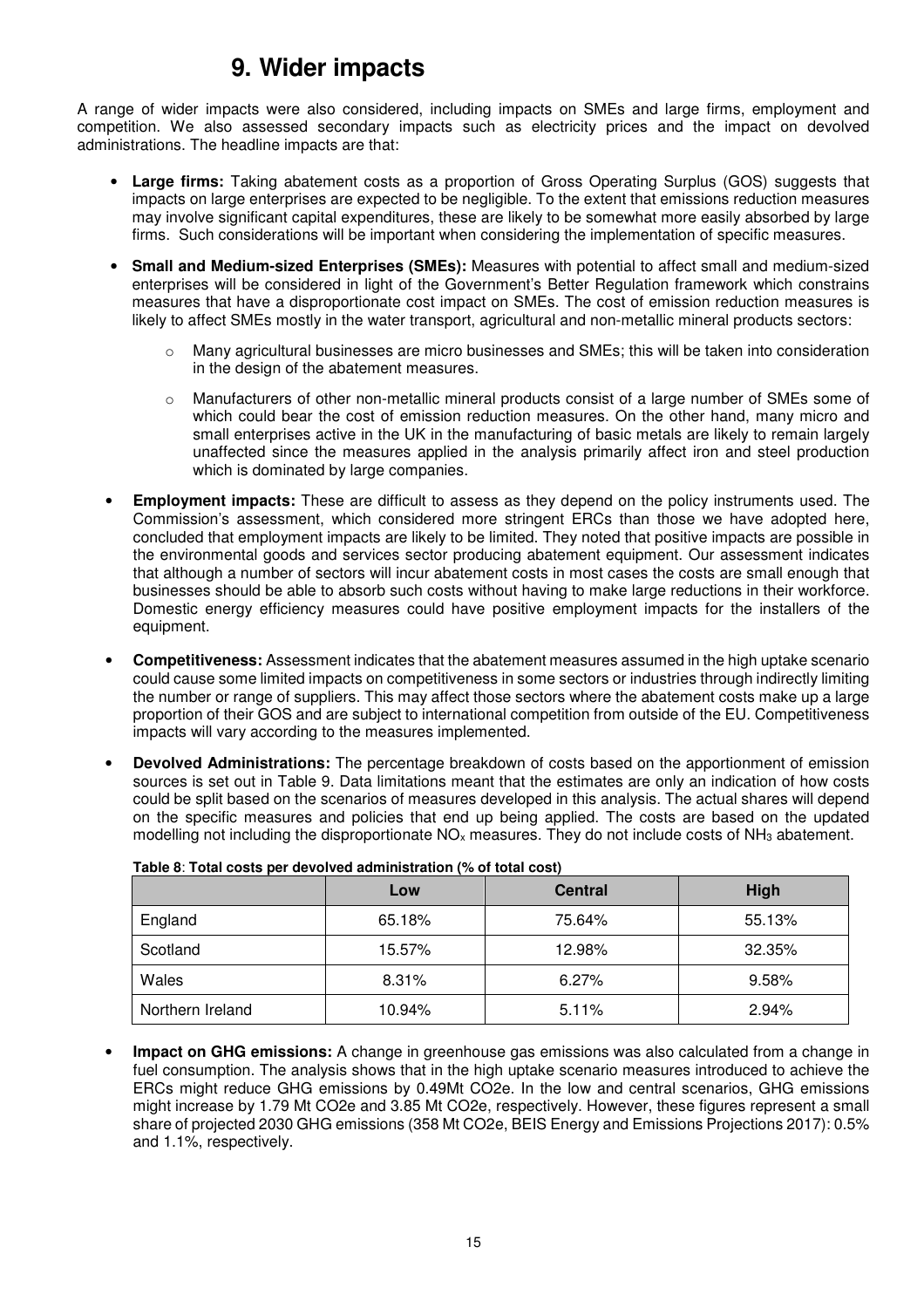#### **Table 9: GHG emissions (Mt CO2 equivalent)**

|              | Low     | <b>Central</b> | <b>High</b> |
|--------------|---------|----------------|-------------|
| Traded       | $-0.05$ | 0.844          | 1.175       |
| Non-traded   | 1.837   | ت              | $-1.67$     |
| <b>Total</b> | 1.787   | 3.852          | $-0.494$    |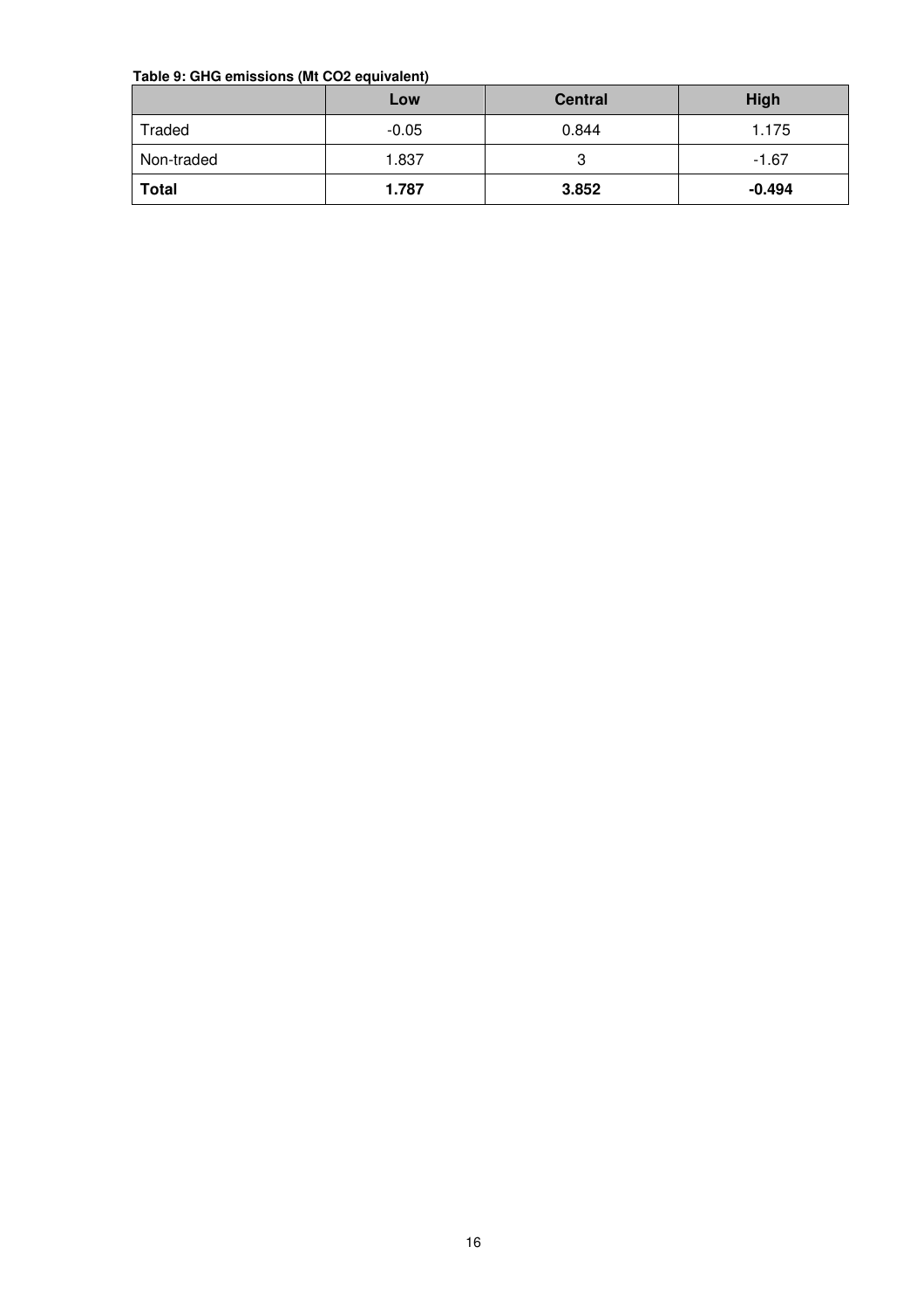# **10. Risks and uncertainties**

The measures that have been applied in the scenarios are solely intended to provide an indication of the likely scale of the overall cost of achieving the ERCs in 2030. Their inclusion does not necessarily mean that they will be adopted in practice. This analysis is to inform the implementation of the Directive and does not represent a commitment to particular measures.

The key uncertainties within the analysis relate to emission projections in 2030, the cost and potential of new greener technologies coming online, and the uncertainty around the abatement measures contained in the MPMD.

Changes in expected 2030 emissions projections will affect the level of emission reductions implied by the ERCs. In particular, an upward revision of projected 2030 emissions would require the introduction of additional measures to meet the ERCs. In contrast, if projected 2030 emissions are revised downward, fewer additional abatement measures are required to achieve the ERCs. This could be the case if, for example, new and cheaper technologies are taken up by sectors without government intervention, which would allow for a more rapid reduction of emissions of air pollutants.

The abatement measures contained in the MPMD are based on the best available evidence. Some of which were added/updated in 2016. There is some risk that we do not capture the latest sector positions on available abatement technologies, which may mean that costs are likely to be overestimated.

For each sector the potential uptake of measures has been estimated based on published information and/or consultation with sector experts, and adjusted for each of the different uptake scenarios. The estimated uptake of additional abatement measures is subject to uncertainty due to variations across the sector in site-specific factors or unforeseen technological developments.

The damage costs used mainly reflect the mortality effects of air pollution and some of its impacts on morbidity and ecosystems. They do not fully capture the impacts of air pollution on health (morbidity) and the environment. Public Health England/COMEAP are reviewing research on the impacts of air pollution that are currently not captured by the damage costs used. We anticipate that the damage costs are likely to be revised upwards in the near future, which would impact the estimated benefits used in this analysis.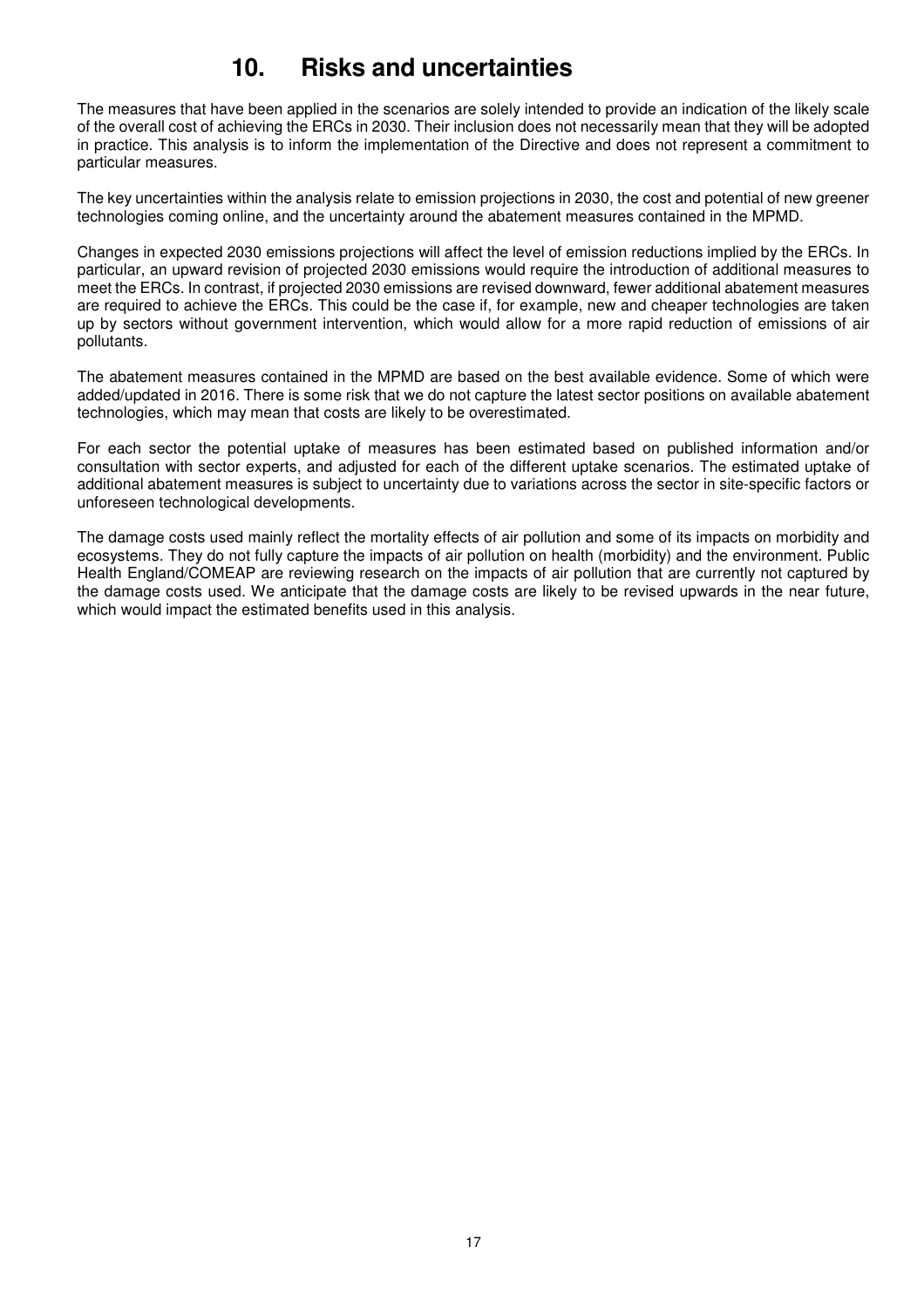## **11. Summary**

Air pollution has harmful effects on human health and also damages the natural environment, affecting our waterways, biodiversity and crop yields. Long term exposure to poor air quality has been found to reduce lifeexpectancy, mainly through increased risk of mortality from cardiovascular and respiratory diseases. Short term exposure to poor air quality can result in increased morbidity, placing a strain on public resources through increased expenditure on health care and reduced productivity.

The Government is firmly committed to improving the UK's air quality. Signing up to the NECD and the resulting emission reduction commitments is fully in line with this objective.

We assessed the costs and benefits of achieving the commitments contained in the NECD. The costs were assessed based on a set of measures drawn from the Multi-Pollutant Measures Database (MPMD) and, for NH3, detailed information about emissions reduction measures in the agricultural sector. These measures represent action beyond the measures already being implemented to reduce emissions. To account for uncertainty around the rate of uptake of the emission reduction measures, three scenarios were developed. In all scenarios, a least cost approach to achieve the emission reduction commitments was taken.

Based on the methodology used, the Government is forecast to meet the 2030 ERCs for all five pollutants in the high and central uptake scenarios. The ERCs for  $NO_x$ ,  $SO_2$  and  $NH_3$  are not achieved in the low illustrative scenario.

The costs of achieving the NO<sub>x</sub>, SO<sub>2</sub>, PM<sub>2.5</sub>, NMVOC, and NH<sub>3</sub> emission reduction commitments range from £249 million in the high uptake scenario to 1.7 billion per year in the low uptake scenario. These estimates are based on technology costs so do not capture possible policy costs.

Reducing emissions of air pollutants will bring significant benefits to UK residents. The damage cost valuation approach is used to estimate the benefits of improvements in air quality as a result of the reduction in emissions. Using this approach the benefits from implementing the NECD are estimated to range from £2.6 billion in the low scenario to £3.4 billion in the high scenario. The damage costs used to compute this benefits include impacts from chronic bronchitis. It should be noted that the damage costs are currently being reviewed and may be subject to revision over the course of the next year.

Measures to achieve the NECD ERCs will be outlined in the National Air Pollution Control Programme to be published in April 2019.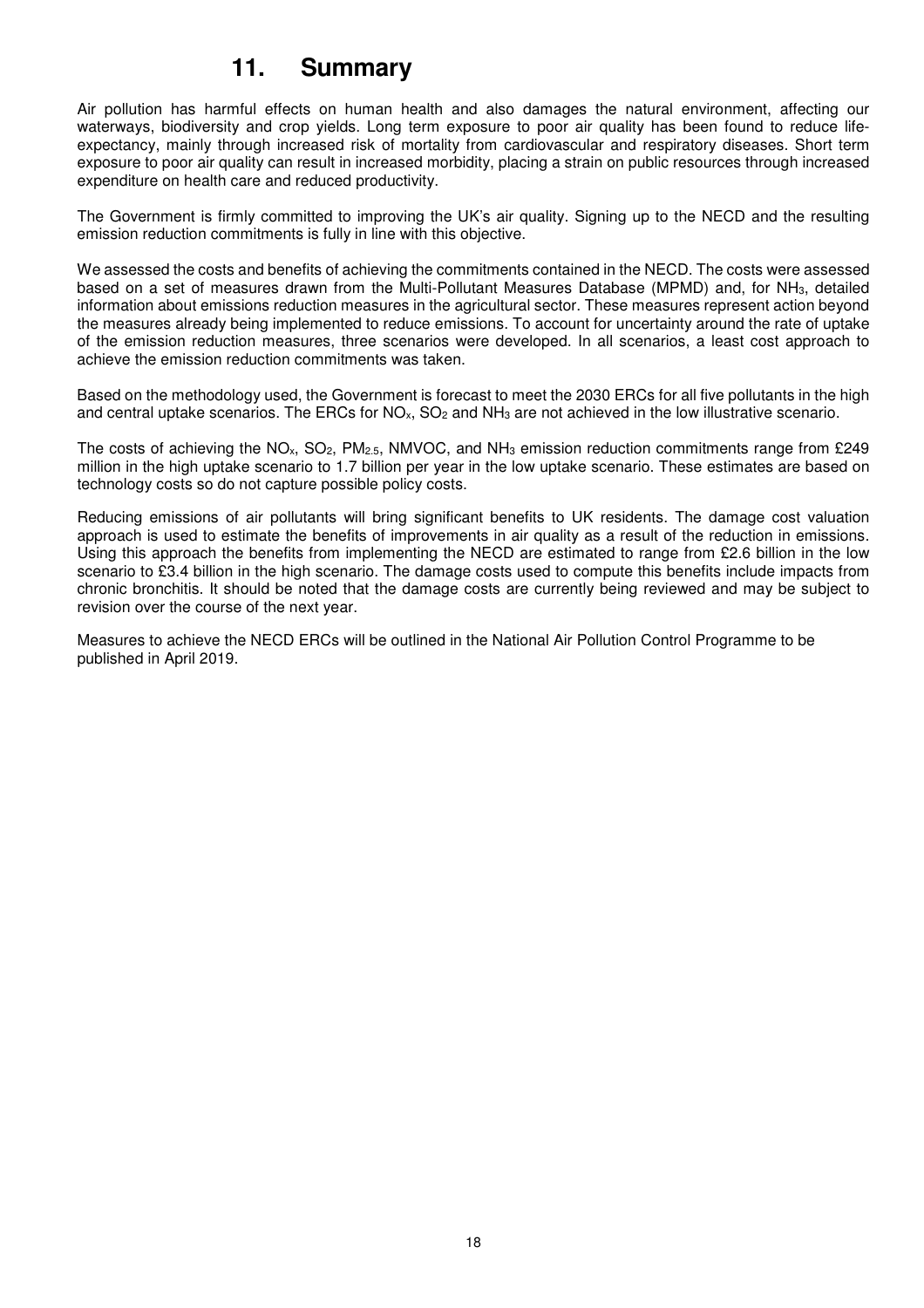## **12. Annex**

## **12.1. Annex A – Damage costs and the estimated benefits**

Including cost of chronic bronchitis

|         |                   | Damage cost<br>(£2016/tonne) | <b>Emission</b><br>reductions (kt) | Total benefits (£<br>million) |
|---------|-------------------|------------------------------|------------------------------------|-------------------------------|
|         | NO <sub>x</sub>   | £3,658.40                    | 87.6                               | 320.48                        |
|         | SO <sub>2</sub>   | £4,897.05                    | 37.8                               | 185.11                        |
| High    | PM <sub>2.5</sub> | £88,292.98                   | 30.2                               | 2666.45                       |
|         | <b>NMVOC</b>      | £130.74                      | 29.2                               | 3.82                          |
|         | NH <sub>3</sub>   | £4,436.50                    | 39.64                              | 175.86                        |
|         | All gases         |                              |                                    | 3351.71                       |
|         | NO <sub>x</sub>   | £3,658.40                    | 87.6                               | 320.48                        |
|         | SO <sub>2</sub>   | £4,897.05                    | 37.7                               | 184.62                        |
| Central | PM <sub>2.5</sub> | £88,292.98                   | 33.4                               | 2948.99                       |
|         | <b>NMVOC</b>      | £130.74                      | 21.9                               | 2.86                          |
|         | NH <sub>3</sub>   | £4,436.50                    | 28.51                              | 126.48                        |
|         | All gases         |                              |                                    | 3583.43                       |
|         | NO <sub>x</sub>   | £3,658.40                    | 78.1                               | 285.72                        |
| Low     | SO <sub>2</sub>   | £4,897.05                    | 27.7                               | 135.65                        |
|         | PM <sub>2.5</sub> | £88,292.98                   | 23.6                               | 2083.71                       |
|         | <b>NMVOC</b>      | £130.74                      | 30.5                               | 3.99                          |
|         | NH <sub>3</sub>   | £4,436.50                    | 15.14                              | 67.17                         |
|         | All gases         |                              |                                    | 2576.24                       |

Excluding cost of chronic bronchitis

|         |                   | Damage cost<br>(£2016/tonne) | <b>Emission</b><br>reductions (kt) | <b>Total benefits</b><br>(£ million) |
|---------|-------------------|------------------------------|------------------------------------|--------------------------------------|
|         | NO <sub>x</sub>   | £3,187.22                    | 87.6                               | 279.20                               |
|         | SO <sub>2</sub>   | £3,315.14                    | 37.8                               | 125.31                               |
| High    | PM <sub>2.5</sub> | £52,911.06                   | 30.2                               | 1597.91                              |
|         | <b>NMVOC</b>      | £130.74                      | 29.2                               | 3.82                                 |
|         | NH <sub>3</sub>   | £2,541.74                    | 39.64                              | 100.75                               |
|         | All gases         |                              |                                    | 2107.00                              |
|         | NO <sub>x</sub>   | £3,187.22                    | 87.6                               | 279.20                               |
|         | SO <sub>2</sub>   | £3,315.14                    | 37.7                               | 124.98                               |
| Central | PM <sub>2.5</sub> | £52,911.06                   | 33.4                               | 1767.23                              |
|         | <b>NMVOC</b>      | £130.74                      | 21.9                               | 2.86                                 |
|         | NH <sub>3</sub>   | £2,541.74                    | 28.51                              | 72.47                                |
|         | All gases         |                              |                                    | 2246.74                              |
|         | NO <sub>x</sub>   | £3,187.22                    | 78.1                               | 248.92                               |
| Low     | SO <sub>2</sub>   | £3,315.14                    | 27.7                               | 91.83                                |
|         | PM <sub>2.5</sub> | £52,911.06                   | 23.6                               | 1248.70                              |
|         | <b>NMVOC</b>      | £130.74                      | 30.5                               | 3.99                                 |
|         | NH <sub>3</sub>   | £2,541.74                    | 15.14                              | 38.48                                |
|         | All gases         |                              |                                    | 1631.92                              |